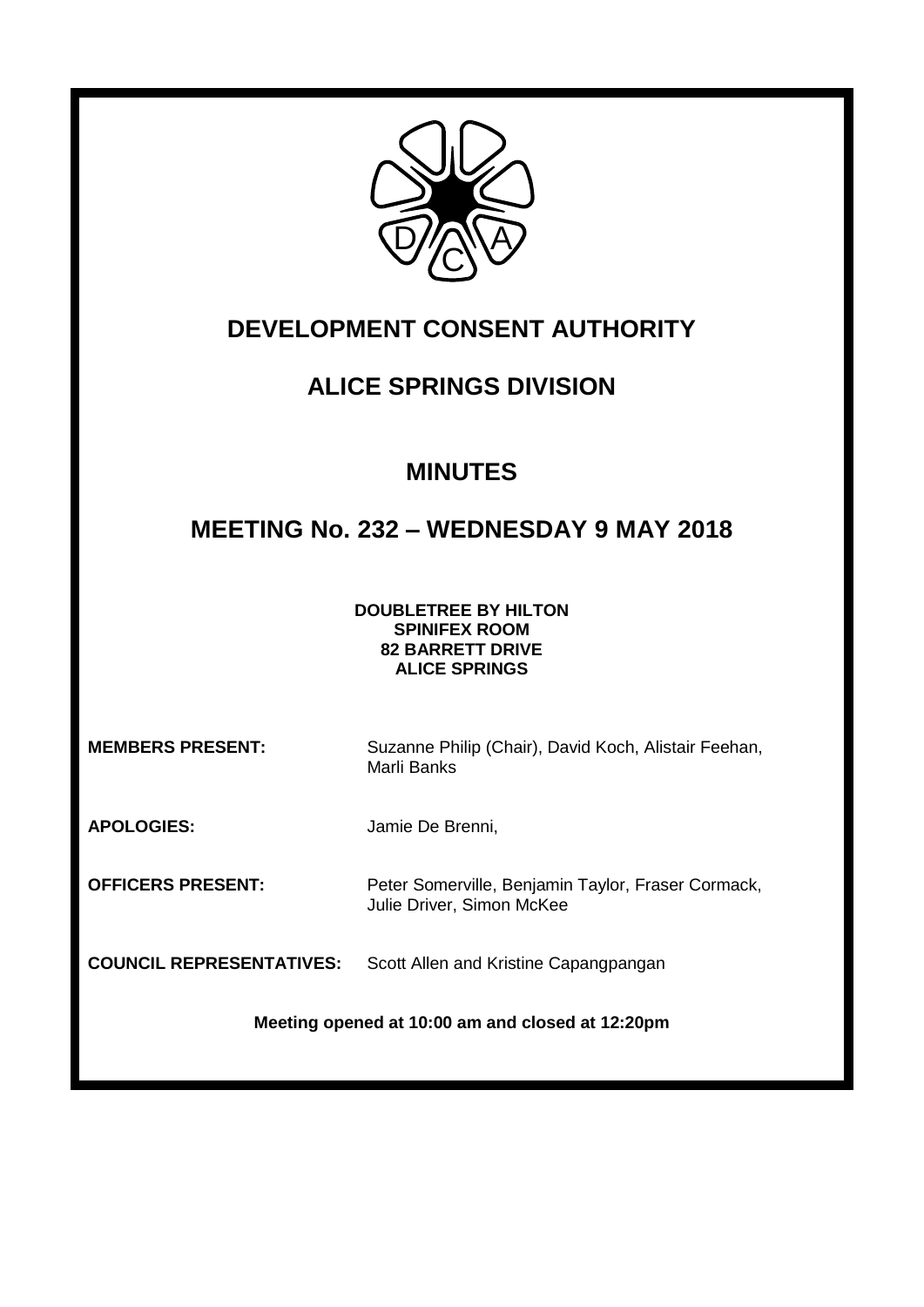**THE MINUTES OF THE EVIDENTIARY STAGE AND THE DELIBERATIVE STAGE ARE RECORDED SEPARATELY. THESE MINUTES RECORD THE DELIBERATIVE STAGE. THE TWO STAGES ARE GENERALLY HELD AT DIFFERENT TIMES DURING THE MEETING AND INVITEES ARE PRESENT FOR THE EVIDENTIARY STAGE ONLY.**

## **ITEM 1 FURTHER CONSIDERATION - CHANGE OF USE - PART OF BUILDING – LIGHT INDUSTRY TO LEISURE AND RECREATION (CROSSFIT GYM)**

**PA2017/0299 LOT 4923 (81) ELDER STREET, SUBURB OF CICCONE** 

## **APPLICANT CROSSFIT ALICE SPRINGS**

Ms Stacey Meaney, Ms Ashley Augey and Mr Scott Anderson (property owner) attended the meeting and spoke further to the application. Mr Anderson tabled a submission supporting the use of his property as a Gym, of which copies were provided to the submitters. It was also noted two (2) letters of support were received from the two adjoining businesses at Unit 1, Sam Gardiner (Alice Aluminium Windows) and Unit 3, Graeme Barnett (Alice Springs Locksmiths & Security Centre).

Mr Ray Rowe and Ms Kerry Donahoo, public submitters, attended the meeting and spoke further to their submissions. Mr Rowe tabled a noise log detailing dates and times.

**RESOLVED 0043/18** That, pursuant to section 53(c) of the *Planning Act*, the Development Consent Authority refuse to consent to the application to develop Lot 4923 (Unit 2, 81) Elder Street, Town of Alice Springs for the purpose of a change of use for part of building to a leisure and recreation facility (Cross Fit Gym).

## **REASONS FOR THE DECISION**

1. Pursuant to section 51(a) of the *Planning Act*, the consent authority must take into consideration the planning scheme that applies to the land to which the application relates.

'Leisure and recreation' is a discretionary land use in Zone LI (Light Industry) and can be considered taking into account the relevant provisions of the Northern Territory Planning Scheme (NTPS) as well as the overall objectives of the NTPS.

From a land use/context perspective Clause 5.11 of the NTPS establishes the primary purpose of Zone LI is to provide for light industry uses or development activities that will not by the nature of their operations, detrimentally affect adjoining or nearby land. The use of the site for a gym will have a detrimental impact on the residential amenity of adjoining residential properties in Spicer Crescent.

2. Pursuant to Section 51(e) of the *Planning Act*, the consent authority must take into consideration any public submissions made under section 49, and any evidence or information received under section 50, in relation to the development application.

One public submission was received during the exhibition period under Section 49 of the *Planning Act* with respect to the proposal. A further 3 submissions were received while the application was being considered by the Development Consent Authority. The submissions raised concerns with the noise generated as early as 5.30am on weekdays, the vibrations

| <u>L VI LU</u>                                                                        |
|---------------------------------------------------------------------------------------|
| These minutes record persons in attendance at the meeting and the resolutions of the  |
| Development Consent Authority on applications before it.                              |
| Reliance on these minutes should be limited to exclude uses of an evidentiary nature. |
|                                                                                       |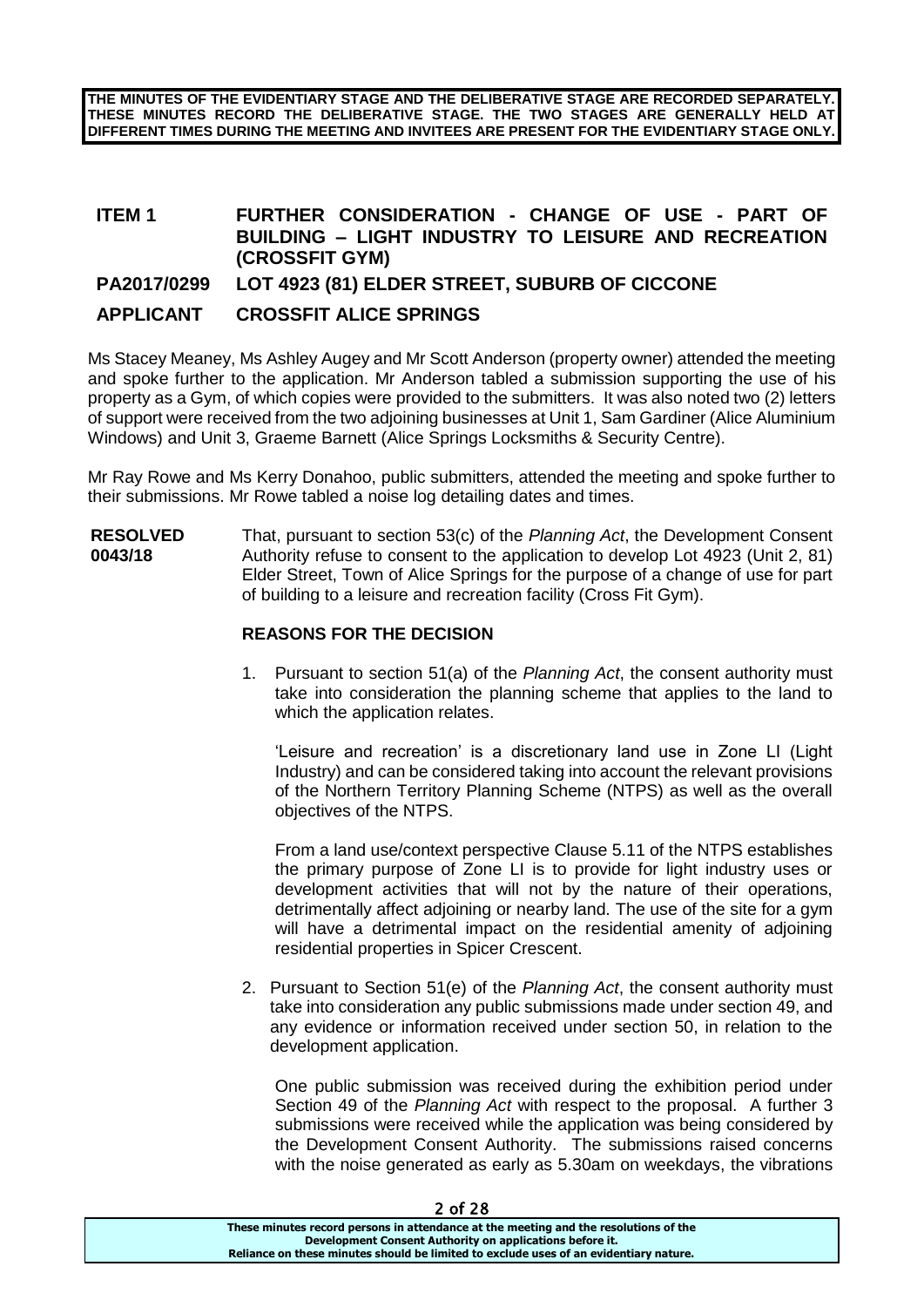felt through dwellings in the adjoining zone and the increasing noise as a result of the Gym being open on both Saturdays and Sundays. One public submission raised the issue of light spill experienced in their dwelling as early as 5.30am. The submissions raised concerns with the location being inappropriate for the type of business proposed. Two submissions were received from business owners operating in the Zone LI area and do not reflect on the concerns of the residents of SD area.

The issues raised in the public submissions are considered by the consent authority as relevant and important factors to the amenity of the dwellings in the adjoining Single Dwelling Residential (SD) zone.

3. Pursuant to Section 51(n) of the *Planning Act*, the consent authority must take into consideration the potential impact on the existing and future amenity of the area in which the land is situated.

Public submissions drew attention to the Gym's extended hours of operation, and the consent authority considers that the use is likely to result in an ongoing loss of amenity, in respect to noise and nuisance, to the adjoining residential properties.

4. Pursuant to Section 51(t) of the *Planning Act*, the consent authority may take into consideration any other matters it thinks fit.

The consent authority, having regard to section 52(1)(a) of the *Planning Act*, notes the current use in this locality is not considered to be consistent with the policy and objective statements for the LI (Light Industry) zone contained within the NT Planning Scheme.

**ACTION:** Prepare Notice of Refusal

# **ITEM 2 CHANGE OF USE - PART OF SITE - WAREHOUSE TO RECYCLING DEPOT PA2018/0114 LOT 9036 (293) STUART HIGHWAY, SUBURB OF STUART**

## **APPLICANT ENVIROBANK NT PTY LTD**

Mr Chris Tatton attended the meeting and spoke further to the application.

Mr Scott Allen, on behalf of the Alice Springs Town Council, spoke to Council's submission.

**RESOLVED 0044/18** That, the Development Consent Authority vary the requirements of Clause 6.5.1 (Parking Requirements), Clause 6.5.3 (Parking Layout), Clause 6.8 (Demountable Structures) and Clause 9.1.1 (Industrial Setbacks) of the NT Planning Scheme, and pursuant to section 53(b) of the *Planning Act*, alter the proposed development and consent to the proposed development as altered to develop Lot 9036, 293 Stuart Highway, Suburb of Stuart, Town of Alice Springs for the purpose of a change of use of part of the site from warehouse to recycling depot, subject to the following conditions:

## **CONDITION PRECEDENT**

1. Prior to the endorsement of plans and prior to commencement of works (including site preparation), amended plans to the satisfaction of the consent authority must be submitted to and approved by the consent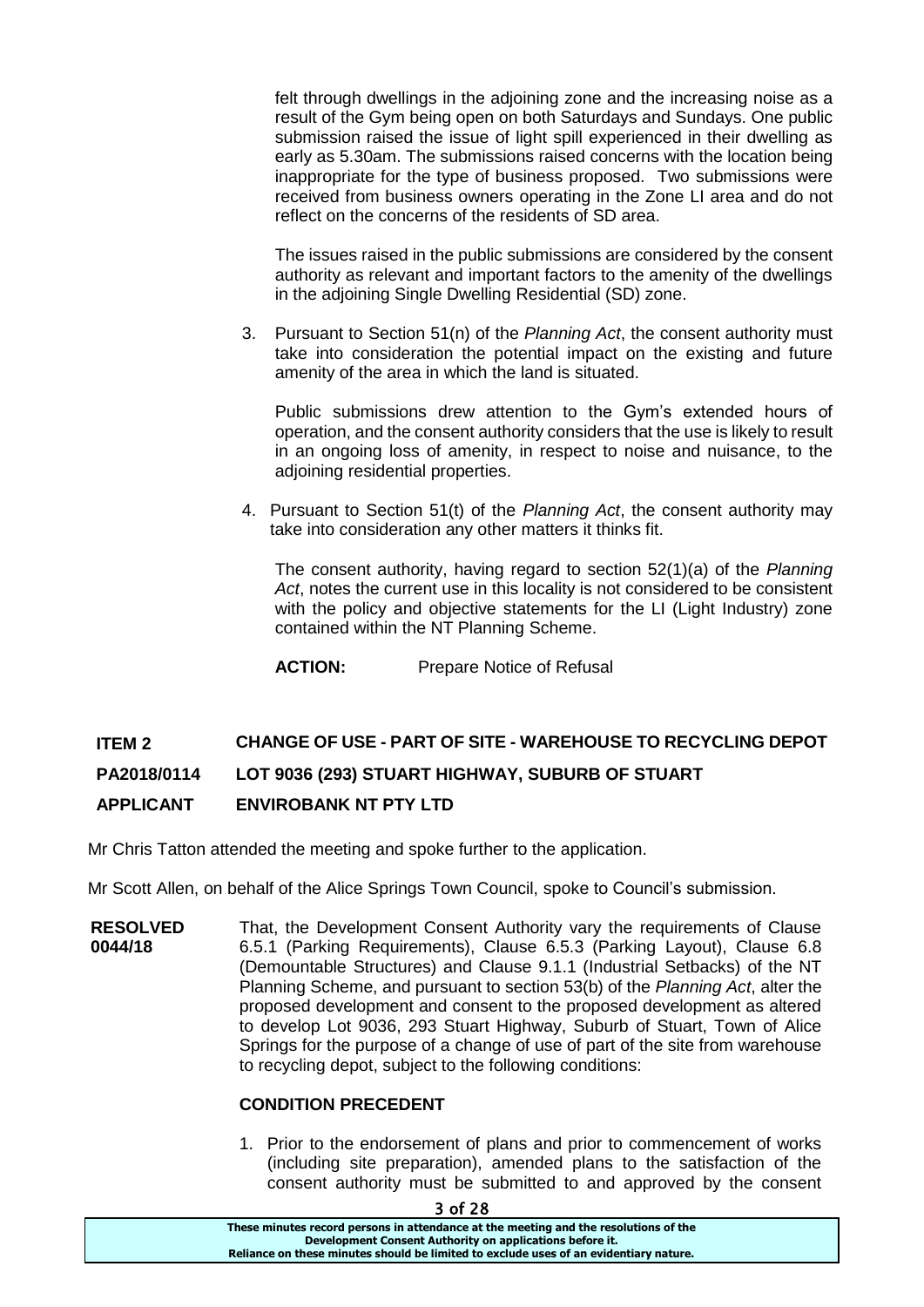authority. When approved, the plans will be endorsed and will then form part of the permit. The plans must be drawn to scale with dimensions and two copies must be provided. The plans must be generally in accordance with the plans submitted by the applicant contained within the agenda report (dated 03/05/2018 prepared by Development Assessment Services) but modified to show:

- (a) a 2.4m high (above finished ground level) solid fence along the shared boundary between Lot 9036 (the subject site) and Lot 5180 (4 Basso Road); and
- (b) landscaping details (consistent with the concept detail provided by the applicant on 16/04/2018) with the width (dimension) of planting along the Basso Road (north) and Lot 5180 boundaries.

## **GENERAL CONDITIONS:**

- 2. The works carried out under this permit shall be in accordance with the drawings endorsed as forming part of this permit. The *use and development* as shown on the endorsed plans must not be altered without the further consent of the consent authority.
- 3. Before the *use or occupation of the development* starts, the area(*s*) setaside for the parking of vehicles and access lanes as shown on the endorsed plans must be:
	- (a) constructed;
	- (b) properly formed to such levels that they can be used in accordance with the plans;
	- (c) surfaced as shown on the endorsed drawings and dust suppressed;
	- (d) drained;
	- (e) line marked or otherwise suitably delineated to indicate each car space and access lanes; and
	- (f) clearly marked to show the direction of traffic along access lanes and driveways

to the satisfaction of the consent authority.

Car spaces, access lanes and driveways must be maintained to the satisfaction of the consent authority and kept available for these purposes at all times.

- 4. The kerb crossovers and driveways to the site approved by this permit are to meet the technical standards of the Alice Springs Town Council (Basso Road) and the Department of Infrastructure, Planning and Logistics (Stuart Highway), to the satisfaction of the consent authority.
- 5. No fence, hedge, tree or other obstruction exceeding a height of 0.6m is to be planted or erected so that it would obscure sight lines at the junction of the driveway and the public streets. The condition is to the satisfaction of the consent authority, on technical advice from the Alice Springs Town Council (Basso Road) and the Department of Infrastructure, Planning and Logistics (Stuart Highway).
- 6. Stormwater (associated with works approved by this permit) is to be collected and contained within the site or discharged into the drainage network to the technical standards of and at no cost to Alice Springs Town Council and the Transport and Civil Services Division (DIPL) as the case may be to the satisfaction of the consent authority.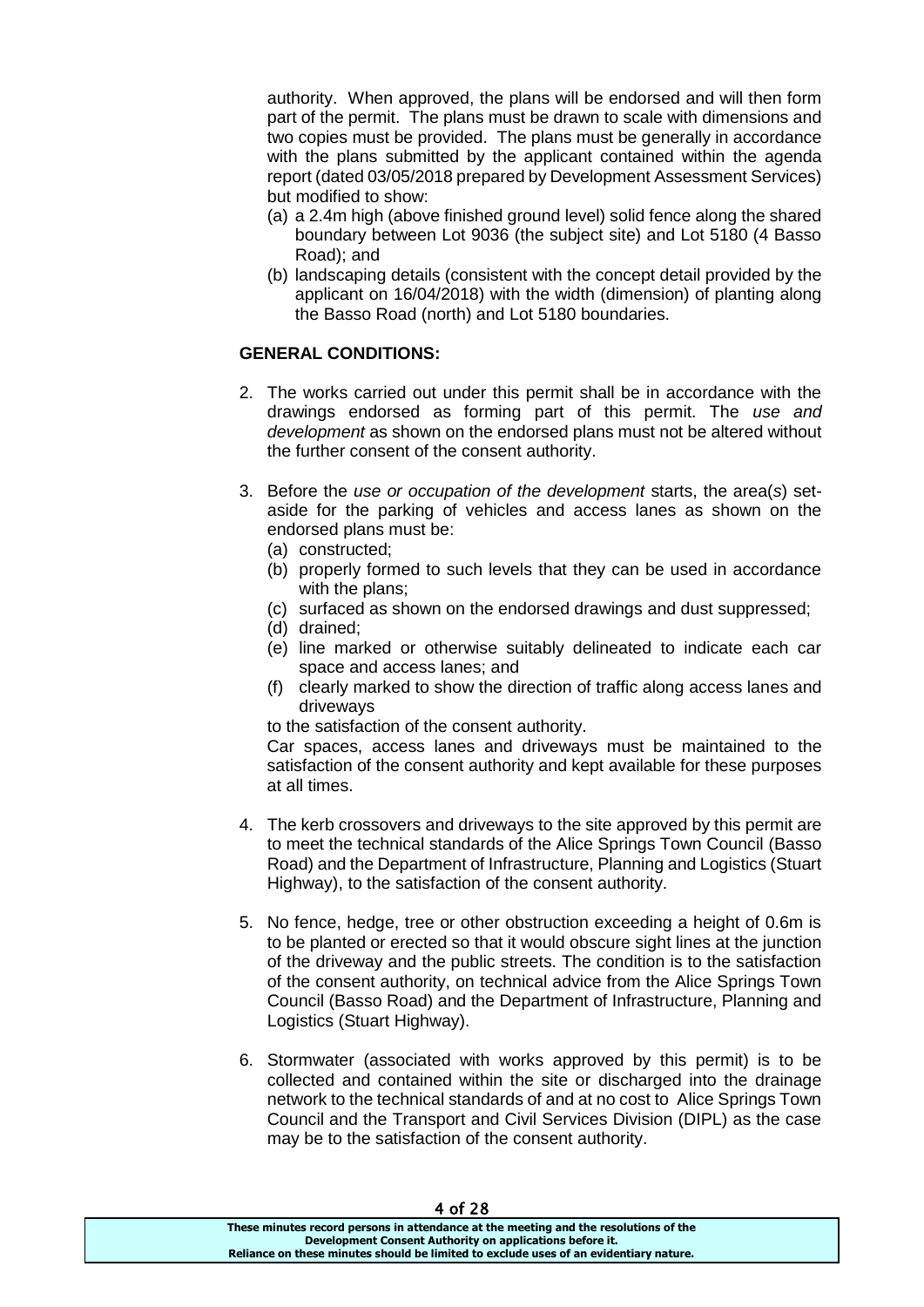- 7. The owner of the land must enter into agreements with the relevant authorities for the provision of water supply, sewerage and electricity services to *the development* shown on the endorsed plans in accordance with the authorities requirements and relevant legislation at the time.
- 8. All works recommended by the Traffic Impact Assessment (contained within the agenda report (dated 03/05/2018 prepared by Development Assessment Services)) are to be completed to the requirements of the Alice Springs Town Council (Basso Road) and the Department of Infrastructure, Planning & Logistics (Stuart Highway) to the satisfaction of the consent authority.
- 5. The loading and unloading of goods from vehicles must only be carried out on the land within the designated unloading bay/customer service area and must not disrupt the circulation and parking of vehicles on the land.
- 9. All waste material not required for further on-site processing must be regularly removed from the site to an approved facility. All vehicles removing waste must have fully secured and contained loads so that no waste is spilled or dust or odour is created to the satisfaction of the consent authority.
- 10. Before the use/occupation of the development starts, the landscaping works shown on the endorsed plans must be carried out and completed to the satisfaction of the consent authority.
- 11. The landscaping shown on the endorsed plans must be maintained to the satisfaction of the consent authority, including that any dead, diseased or damaged plants are to be replaced.
- 12. Dust control measures must be employed throughout the construction stage of the development to the requirements of the NT Environment Protection Authority, to the satisfaction of the consent authority.
- 13. Any floodlighting or security lighting provided on site is to be shielded in a manner to prevent the lighting being noticeable or causing nuisance to Stuart Highway traffic and the residential buildings on abutting properties.
- 14. The use and development must be managed so that the amenity of the area is not detrimentally affected, through the:
	- *(a) transport of materials, goods or commodities to or from the land*
	- *(b) appearance of any building, works or materials*
	- *(c) emission of noise, artificial light, vibration, smell, fumes, smoke, vapour, steam, soot, ash, dust, waste water, waste products, grit or oil (d) presence of vermin*

## NOTES:

1. This development permit does not grant "building approval" for the proposed structures and use. The Building Code of Australia requires that certain structures within 900mm of a boundary meets minimum fire resistance level requirements and you are advised to contact a registered private Building Certifier to ensure that you have attained all necessary approvals before commencing demolition or construction works.

| J VI LV                                                                               |  |
|---------------------------------------------------------------------------------------|--|
| These minutes record persons in attendance at the meeting and the resolutions of the  |  |
| Development Consent Authority on applications before it.                              |  |
| Reliance on these minutes should be limited to exclude uses of an evidentiary nature. |  |
|                                                                                       |  |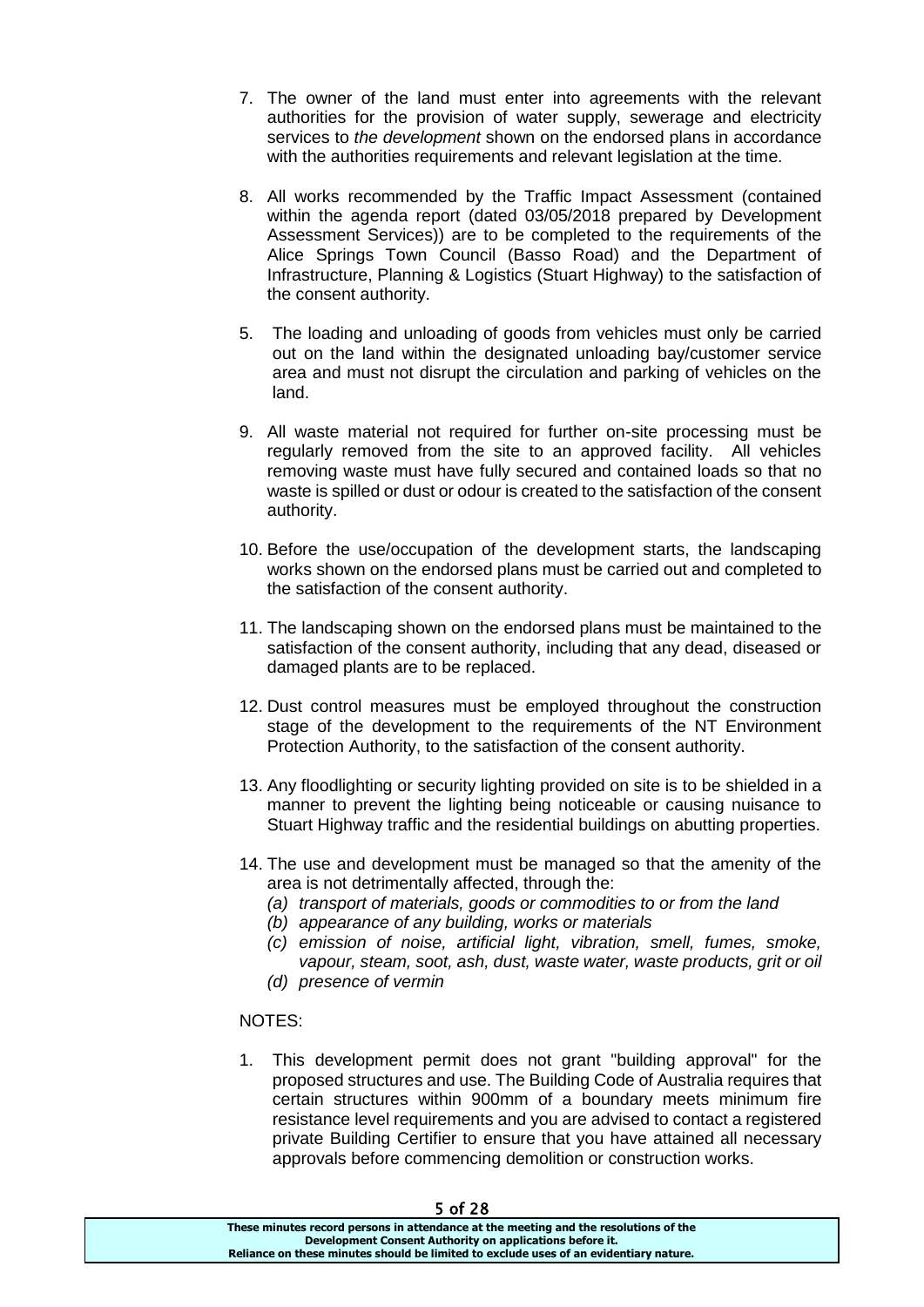- 2. A "Permit to Work Within a Road Reserve" may be required from *Alice Springs Town Council (Basso Road) and/or Transport Civil Services Division of the Department of Infrastructure, Planning and Logistics (Stuart Highway)* before commencement of any work within the road reserve.
- 3. The Power and Water Corporation advises that the Water and Sewer Services Development Section (waterdevelopment@powerwater.com.au) and Power Network Engineering Section (powerconnections@powerwater.com.au) should be contacted via email a minimum of 1 month prior to construction works commencing in order to determine the Corporation's servicing requirements, and the need for upgrading of on-site and/or surrounding infrastructure.
- 4. The Aboriginal Areas Protection Authority recommends that the permit holder obtain an Authority Certificate to indemnify against prosecution under the *Aboriginal Sacred Sites Act*. For advice on how to obtain a certificate please contact the Aboriginal Areas Protection Authority.
- 5. Any proposed works which fall within the scope of the Construction Industry Long Service Leave and Benefits Act must be notified to NT Build by lodgement of the required Project Notification Form. Payment of any levy must be made prior to the commencement of any construction activity. NT Build should be contacted via email (info@ntbuild.com.au) or by phone on 08 89364070 to determine if the proposed works are subject to the Act.
- 6. The Northern Territory Environment Protection Authority advises that:
	- (a) the proponent must comply with their General Environment Duty provided by section 12 of the *Waste Management and Pollution Control Act;*
	- (b) the proposal may have assessment implications under the *Waste Management and Pollution Control Act*. More information can be found on the Northern Territory Environment Protection Authority website at: [https://ntepa.nt.gov.au/waste-pollution.](https://ntepa.nt.gov.au/waste-pollution) The applicant is encouraged to contact the NT EPA on (08) 8924 4218 or [ntepa@nt.gov.au.](mailto:ntepa@nt.gov.au)
	- (c) construction work should be conducted in accordance with the Authority's Noise Guidelines for Development Sites in the Northern Territory. The guidelines specify that on-site construction activities are restricted to between 7am and 7pm Monday to Saturday and 9am to 6pm Sunday and Public Holidays. For construction activities outside these hours refer to the guidelines for further information.

## **REASONS**

- 1. Pursuant to section 51(a) of the *Planning Act,* in considering a development application the consent authority must take into account the planning scheme that applied to the land to which the application relates. The recycling depot is relocating their operations from a temporary site in an LI (Light Industry) zone to a more permanent site in a LI (Light Industry) zone. Subject to compliance with the conditions of approval, the nature of operations are consistent with the purpose of Zone LI (Light Industry) of the NT Planning Scheme, being to provide for light industry uses or development activities that will not by the nature of their operations, detrimentally affect adjoining or nearby land. With the exception of
	- Clause 6.5.1 (Parking Requirements);
	- Clause 6.5.3 (Parking Layout)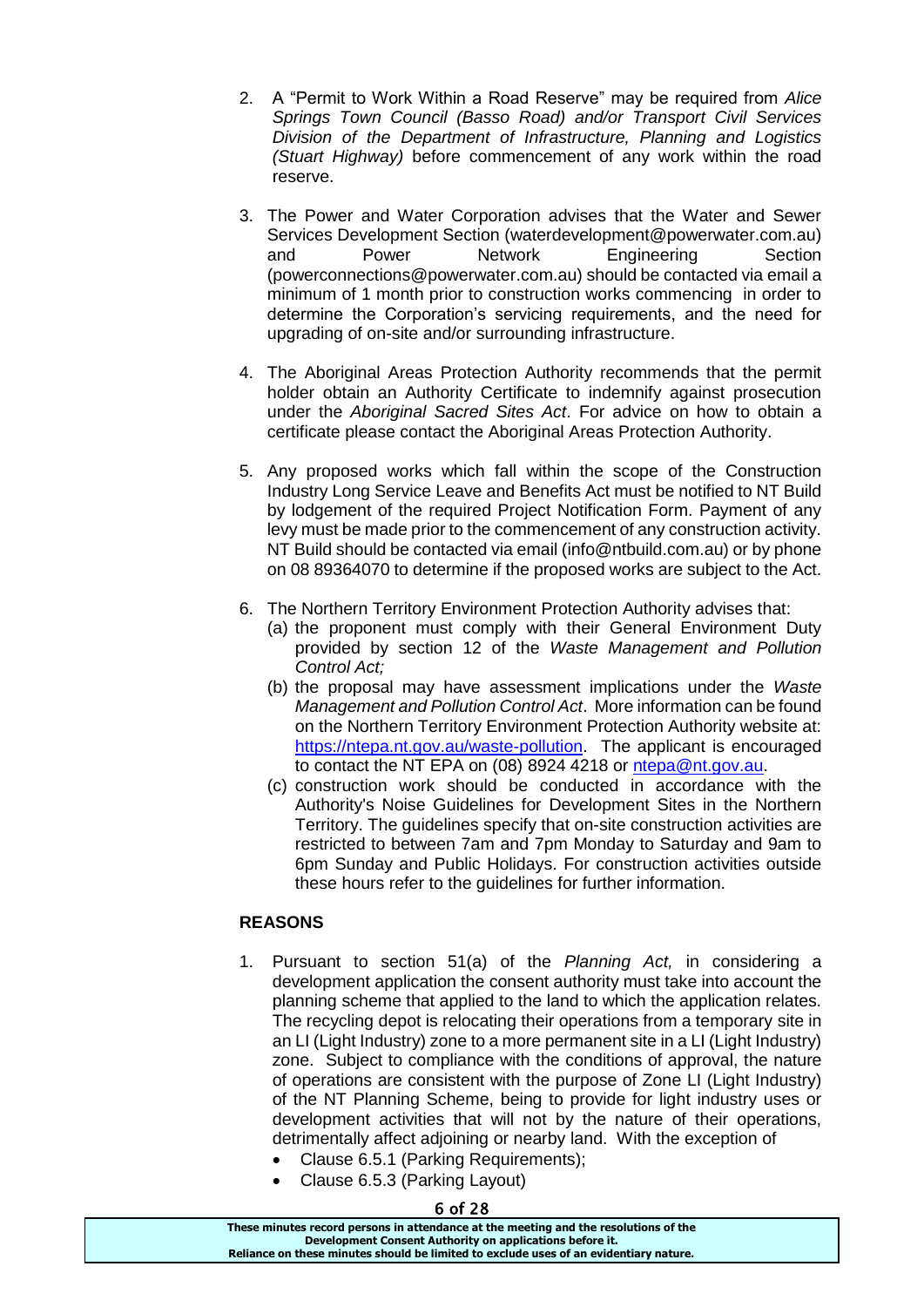- Clause 6.8 (Demountable Structures)
- Clause 9.1.1 (Industrial Setbacks)

the proposed recycling depot use of part of the site is seen to be generally compliant with all other provisions of the Scheme.

- 2. A variation to Clause 6.5.1 (Parking Requirements) of the Northern Territory Planning Scheme, to allow the provision of 16 car parking spaces where the scheme requires 17 spaces, is supported as:
	- the maximum number of staff employed at the property is 5, and employees currently utilise a car share scheme.
	- The application notes there are generally no more than 3 cars parked on the site at any one time;
	- there is no need for customer parking, as the nature of the use is a drive through/unloading facility; and
	- any associated parking can be accommodated within the proposed (16) car parking spaces.
- 3. A variation to Clause 6.8 (Demountable Structures) of the Northern Territory Planning Scheme to allow the 3 demountable structures on-site i.e. 1 x Staff Lunch Room, and 2 x glass bottle shipping containers, where the scheme states any more than 2 demountable structures requires planning consent, is supported as.
	- the demountable and shipping containers s are not expected to impact upon amenity;
	- the demountable and shipping containers all comply with the setback requirements;
	- additional landscaping is proposed for the front boundary and the side boundary of the Community Living (CL) area;
	- the demountable serves as a staff/lunch room; and
	- the 2 glass shipping containers are rail freighted when full to SA;
	- the development generally meets all other scheme requirements.

The proposed use replaces the existing warehouse facility of similar size and function. The proposal is considered consistent with the requirements of the LI (Light Industry) Zone.

In accordance with Clause 2.5 (Exercise of Discretion by the Consent Authority) of the NT Planning Scheme, the aforementioned purpose, design and site conditions of the development are considered to be sufficient special circumstances and justify the granting of a variation to Clauses 6.5.1 and 6.8 of the Scheme.

- 4. Pursuant to section 51(m) of the *Planning Act,* the Development Consent Authority must, in considering a development application, take into account the public utilities or infrastructure provided in the area in which the land is situated, services to be connected to the land and the requirement, if any, for those facilities or infrastructure to be provided by the developer:
	- a) The Alice Springs Town Council (ASTC) has advised kerb crossovers and driveways from site boundary to the public street (Basso Road) shall be subject to the approval of the Alice Springs Town Council, and to the requirements and satisfaction of the Director Technical Services, at no cost to. Further comment stated as the proposed use adjoins a residential area, the applicant must demonstrate dust and noise suppression measures both within the property and the road reserve.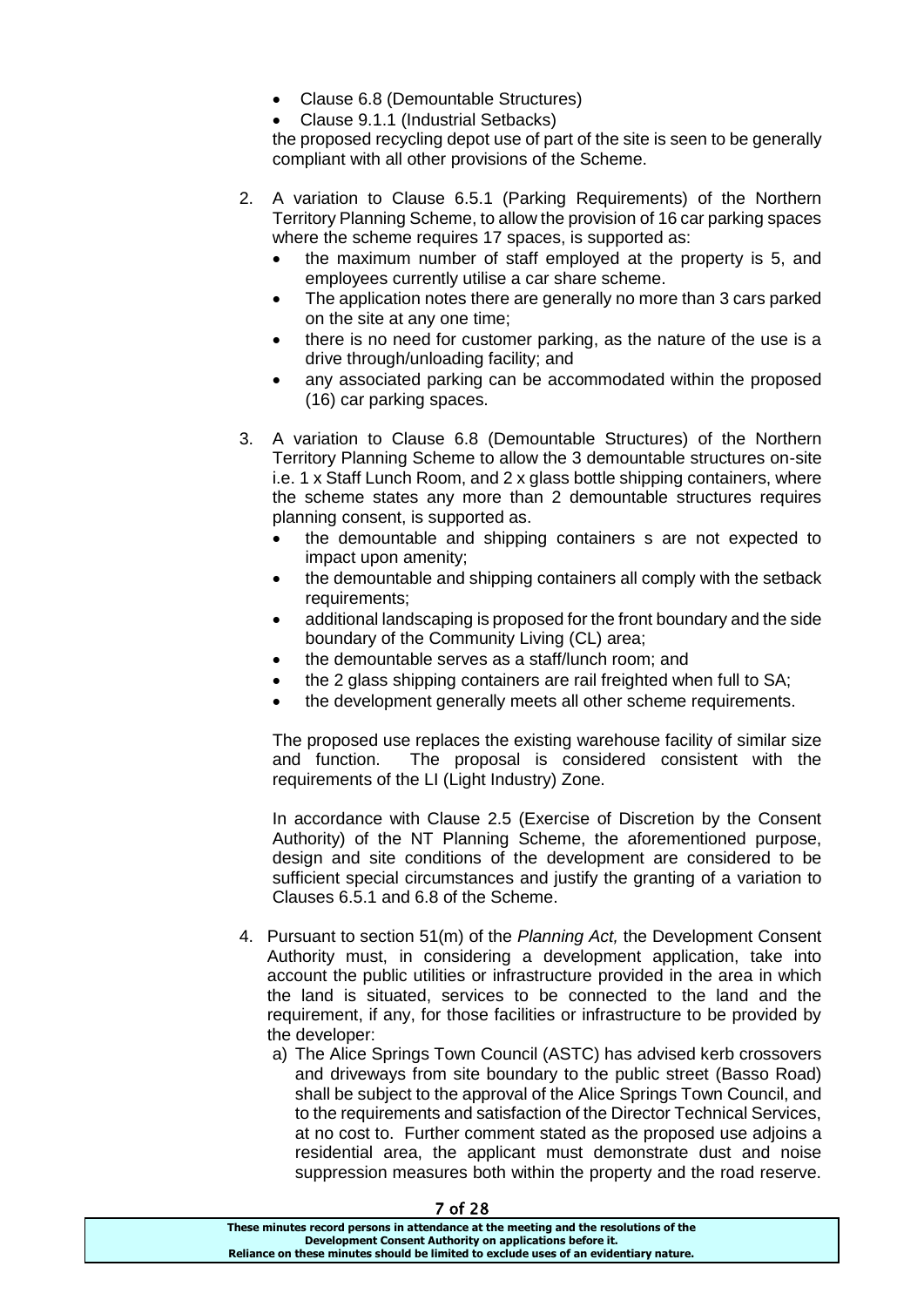The applicant is required to provide a Traffic Impact Assessment due to its proximity to the intersection of Stuart Highway and Basso Road;

- b) The Power and Water Corporation (PAWC) have advised of no objections to the proposal. A standard condition of approval will ensure that any connections to or works associated with electricity, water and sewerage services on the site will be carried out in accordance with PAWC's requirements.
- 5. Pursuant to section 51(n) of the *Planning Act*, in considering a development application the consent authority is required to take into account the potential impact on the existing and future amenity of the area in which the land is situated. The relocation of the recycling depot will allow town residents to have continued access to a much valued service to the community. The proposed development will be located adjacent to residential buildings on the abutting land (Lot 5180, Basso Road). The conditions of approval and requirement for the upgrading of fencing and landscaping on the site are intended to mitigate against any potential adverse impact on the visual and acoustic amenity of the locality
- 6. The application was publicly exhibited in accordance with the *Planning Act*  and *Planning Regulations*. No public submissions were received.
- **ACTION:** Prepare Notice of Consent and Development Permit

## **ITEM 3 3 x 2 BEDROOM SINGLE STOREY MULTIPLE DWELLING PA2018/0126 LOT 1779 (7) HAWKINS COURT, SUBURB OF GILLEN APPLICANT S & R BUILDING & CONSTRUCTION PTY LTD**

Mr Steven Adler attended the meeting and spoke further to the application.

**RESOLVED 0045/18** That, the Development Consent Authority varies the requirements of clause 7.3 (Building Setback Requirements of Residential Buildings and Ancillary Structures) and clause 7.5 (Private Open Space) of the NT Planning Scheme, and pursuant to section 53(b) of the *Planning Act*, alter the proposed development and consent to the proposed development as altered to develop Lot 1779 (7) Hawkins Court, Suburb of Gillen, Town of Alice Springs for the purpose of 3 x 2 bedroom single storey multiple dwellings in a single storey building, subject to the following conditions:

#### **CONDITIONS PRECEDENT**

- 1. Prior to the endorsement of plans and prior to commencement of works (including site preparation), amended plans to the satisfaction of the consent authority must be submitted to and approved by the consent authority. When approved, the plans will be endorsed and will then form part of the permit. The plans in Adobe PDF format, drawn to scale with dimensions and generally consistent with the plans publicly exhibited, but modified to include:
	- a) Details of the relative heights of:
		- (i) the finished floor levels of the proposed dwellings;
		- (ii) finished ground level; and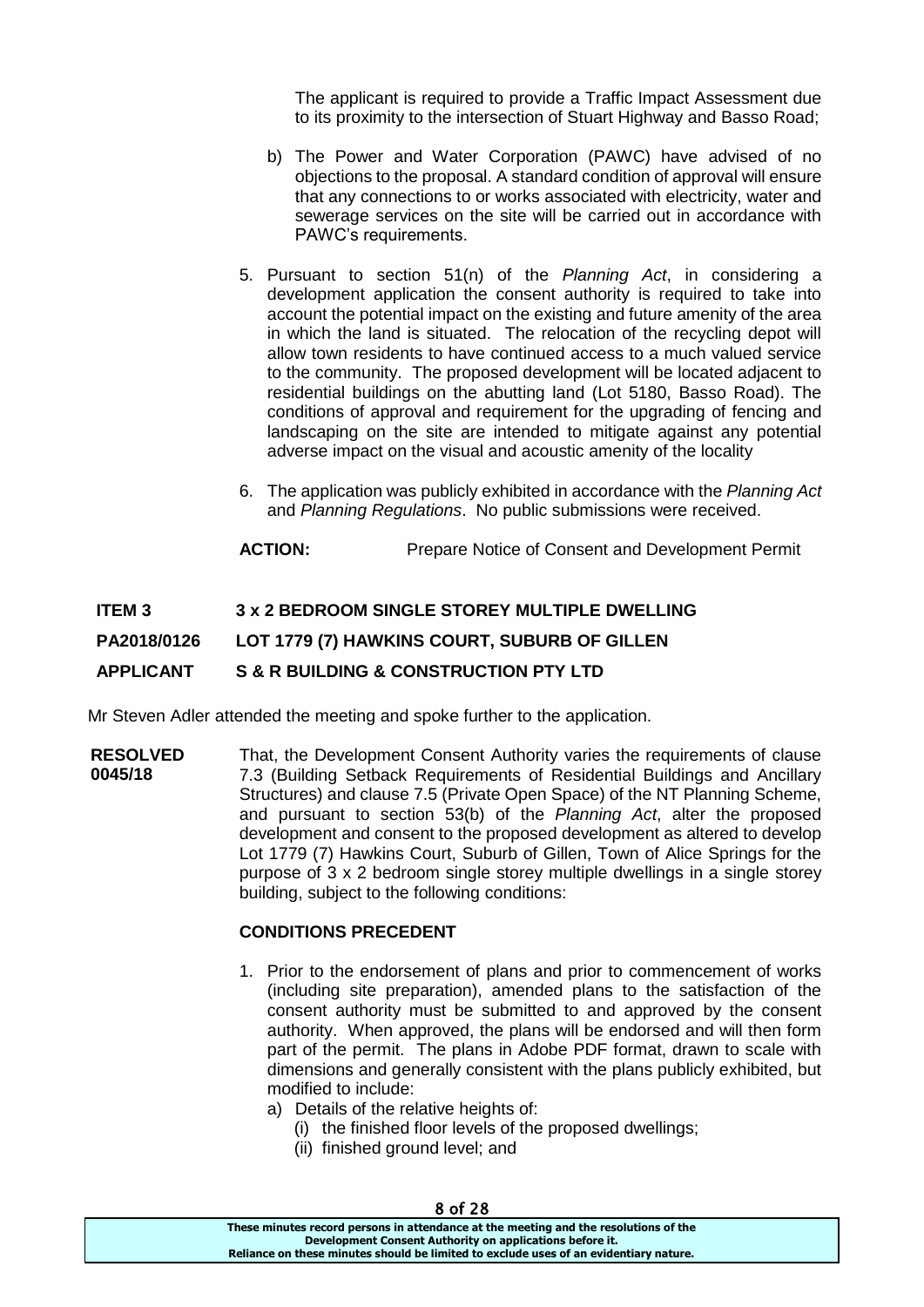- (iii) the top of the screen fencing (between dwellings on the site and on property boundaries), such that the fencing will be a minimum of 1.6m above the floor level of the dwellings.
- b) Landscaping to a minimum of 30% of the site and including plan details showing:
	- (i) a mix of trees, shrubs and ground cover/s;
	- (ii) trees and shrubs adjacent to the eastern and western side boundaries, selected with a view to:
		- minimising the potential visual bulk of the building as viewed from adjoining Lot 1778 and Lot 1780 respectively; and
		- providing some shading to the driveway area and dwellings from the summer afternoon sun.
- c) A revised alignment to the western side of the northern-most part of the driveway, designed to provide improved sight lines for vehicles exiting the site.
- d) Location of proposed air-conditioner condenser units (plan and elevation), including screening from adjoining properties for any units extending above the height of the boundary fencing or readily visible from the street.

## **GENERAL CONDITIONS**

- 2. The works carried out under this permit shall be in accordance with the drawings endorsed as forming part of the permit.
- 3. The owner of the land must enter into agreements with the relevant authorities for the provision of water supply, drainage, sewerage and electricity facilities and telecommunication networks to the development shown on the endorsed drawings in accordance with the authorities' requirements and relevant legislation at the time.
- 4. Any developments on or adjacent to any easements on site shall be carried out to the requirements of the relevant service authority to the satisfaction of the consent authority.
- 5. All existing and proposed easements and sites for existing and required utility services must be vested in the relevant authority for which the easement or site is to be created.
- 6. Stormwater is to be retained on the site or collected and discharged into the drainage network to the technical standards of, and at no cost to, the Alice Springs Town Council, to the satisfaction of the consent authority.
- 7. The kerb crossover and driveway to the site approved by this permit (and any required re-instatement works) are to be provided to the requirements and technical standards of the Alice Springs Town Council and at no cost to the Council, to the satisfaction of the consent authority.
- 8. Dust control measures must be employed throughout the construction stage of the development to the requirements of the NT Environment Protection Authority, to the satisfaction of the consent authority.
- 9. Before the use or occupation of the development starts, the area(s) setaside for the parking of vehicles and access lanes as shown on the endorsed plans must be:
	- a) constructed;

| 3 VI 60                                                                               |
|---------------------------------------------------------------------------------------|
| These minutes record persons in attendance at the meeting and the resolutions of the  |
| Development Consent Authority on applications before it.                              |
| Reliance on these minutes should be limited to exclude uses of an evidentiary nature. |
|                                                                                       |

 $0.999$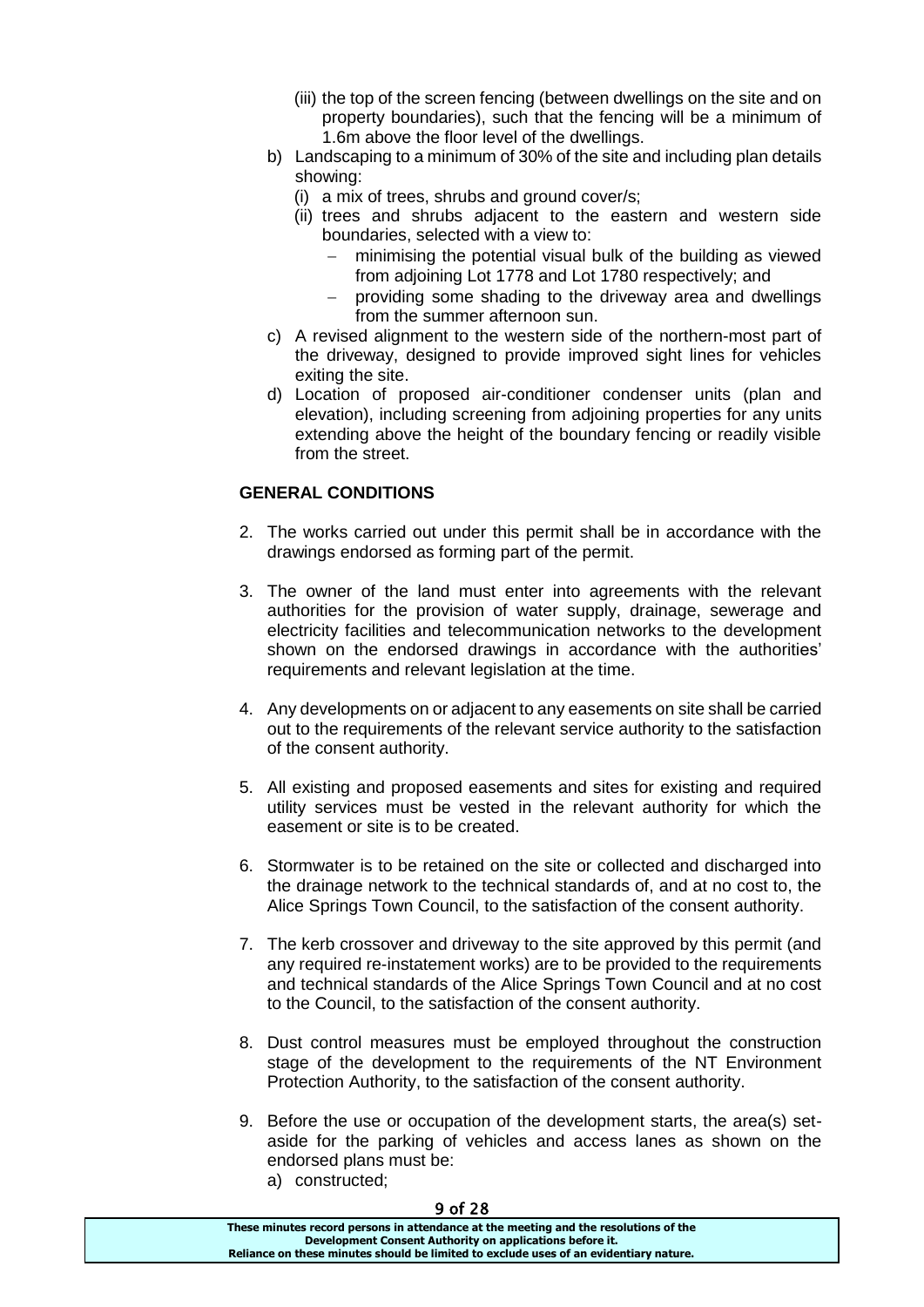- b) properly formed to such levels that they can be used in accordance with the plans:
- c) surfaced with concrete or an all-weather-seal coat;
- d) drained; and
- e) line-marked to indicate each car space, to the satisfaction of the consent authority.

Car spaces, access lanes and driveways must be kept available for these purposes at all times.

- 10. No fence, hedge, tree or other obstruction exceeding a height of 0.6m is to be planted or erected so that it would obscure sight lines at the junction of the driveway and the public street. This condition is to the technical standards of the Alice Springs Town Council, to the satisfaction of the consent authority.
- 11. Before the use/occupation of the development starts, the landscaping works shown on the endorsed plans must be carried out and completed to the satisfaction of the consent authority.
- 12. The landscaping shown on the endorsed plans must be maintained to the satisfaction of the consent authority, including that any dead, diseased or damaged plants are to be replaced.
- 13. The private open space areas of each dwelling shall be screened from open space of adjoining dwellings and on each property boundary by the erection of a solid wall or screen fence not less than 1.8 metres above ground level and not less than 1.6m above the finished floor level of the dwelling. This condition is to the satisfaction of the consent authority.
- 14. Confirmation shall be provided to Development Assessment Services (in the form of an email addressed to the Power and Water Corporation) from a suitable qualified professional confirming that all new number labels have been correctly installed at the Customer's Metering Panel(s) and water meters (where applicable). Please provide a copy of an email addressed to both landdevelopmentsouth@powerwater.com.au and [powerconnections@powerwater.com.au.](mailto:powerconnections@powerwater.com.au)
- 15. Prior to the use/occupation of the development and connection of services (i.e. power and water), the owner of the land must apply for street addressing from the Surveyor-General of the Northern Territory. This will form the legal address and will be required to be placed on the meters within the development in accordance with the allocation. An Occupancy Permit will not be able to be granted until such time as addressing is obtained."
- 16. Provision must be made on the land for the storage and collection of garbage and other solid waste. This area must be graded and drained and screened from public view to the satisfaction of the consent authority.
- 17. All air conditioning condenser units (including any condenser units required to be added or replaced in the future) are to be appropriately screened from public view, located so as to minimise thermal and acoustic impacts on neighbouring properties and condensate disposed of to ground level in a controlled manner to the satisfaction of the consent authority.

#### **NOTES:**

| .                                                                                     |  |
|---------------------------------------------------------------------------------------|--|
| These minutes record persons in attendance at the meeting and the resolutions of the  |  |
| Development Consent Authority on applications before it.                              |  |
| Reliance on these minutes should be limited to exclude uses of an evidentiary nature. |  |
|                                                                                       |  |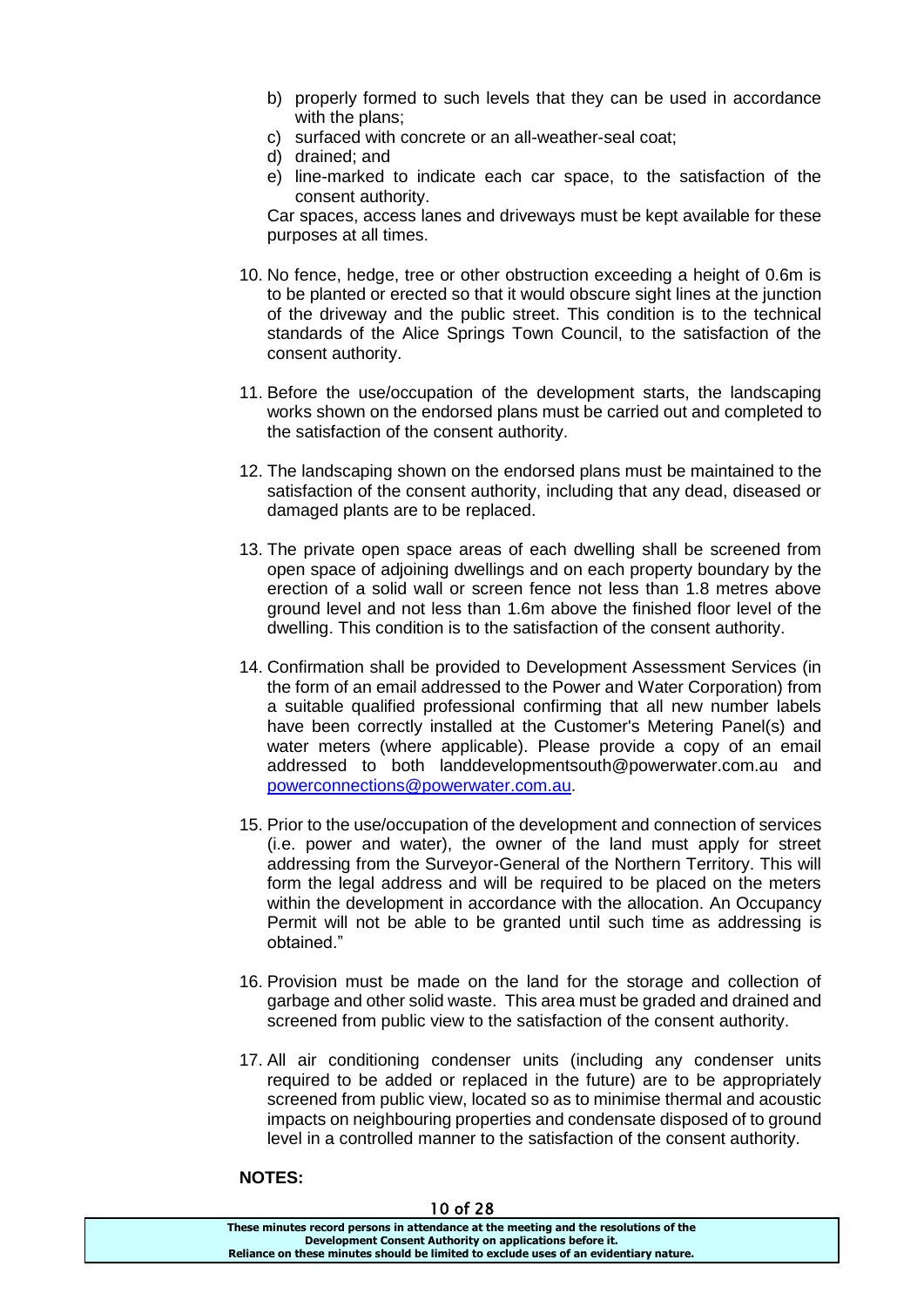- 1. A Permit to Work Within a Road Reserve is required from the Alice Springs Town Council, before commencement of any work within a road reserve.
- 2. This development permit does not grant "building approval" for the proposed works or use and you are advised to contact a registered private Building Certifier to ensure that you have attained all necessary approvals before commencing construction works.
- 3. The Power and Water Corporation advises that the Water and Sewer Services Development Section (landdevelopmentsouth@powerwater.com.au) and Power Network Engineering Section (powerconnections@powerwater.com.au) should be contacted via email a minimum of 1 month prior to construction works commencing in order to determine the Corporation's servicing requirements, and the need for upgrading of on-site and/or surrounding infrastructure.
- 4. You are advised to contact Dial Before You Dig on 1100 to obtain a location of the Telstra Network and arrange for any relocation if required. The Telstra contact for relocation work is the Network Integrity and Compliance Group on 1800 810 443.
- 5. The Northern Territory Environment Protection Authority advises that construction work should be conducted in accordance with the Authority's Noise Guidelines for Development Sites in the Northern Territory. The guidelines specify that on-site construction activities are restricted to between 7am and 7pm Monday to Saturday and 9am to 6pm Sunday and Public Holidays. For construction activities outside these hours refer to the guidelines for further information.
- 6. The Northern Territory Environment and Protection Authority has advised that the proponent must comply with their General Environment Duty provided by section 12 of the *Waste Management and Pollution Control Act*.
- 7. Professional advice regarding implementation of soil erosion control and dust control measures to be employed throughout the construction phase of the development are available from the Department of Environment and Natural Resources. Information can be obtained from the IECA Best Practice Erosion and Sediment Control Guidelines 2008 available at www.austieca.com.au and the NTG website https://nt.gov.au/environment/soil-land-vegetation.
- 8. The permit holder is advised that the proposal may have assessment implications under the *Waste Management and Pollution Control Act*, More information can be found on the Northern Territory Environment Protection Authority website at: https://ntepa.nt.gov.au/waste-pollution. The applicant is encouraged to contact the NT EPA on (08) 8924 4218 or [ntepa@nt.gov.au](mailto:ntepa@nt.gov.au)
- 9. If you choose NBN to service your development, you will need to enter into a development agreement with NBN. The first step is to register the development via http://www.nbnco.com.au/develop-or-plan-with-thenbn/new-developments.html once registered NBN will be in contact to discuss the specific requirements for the development. NBN requires you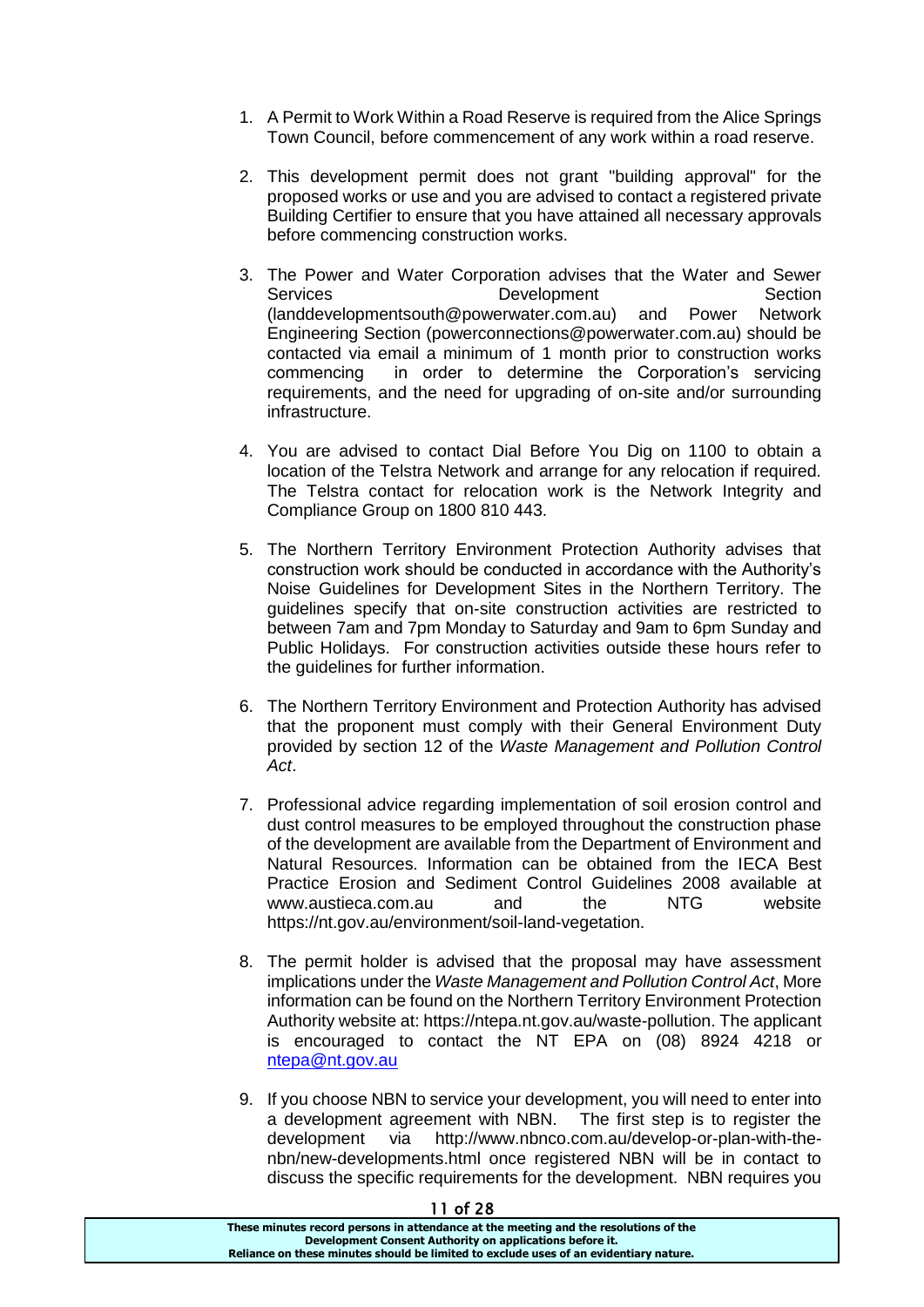to apply at least 3 months before any civil works commence. All telecommunications infrastructure should be built to NBN guidelines found at [http://www.nbnco.com.au/develop-or-plan-with-the-nbn/new](http://www.nbnco.com.au/develop-or-plan-with-the-nbn/new-developments/builders-designers.html)[developments/builders-designers.html](http://www.nbnco.com.au/develop-or-plan-with-the-nbn/new-developments/builders-designers.html)

10. Any proposed works which fall within the scope of the *Construction Industry Long Service Leave and Benefits Act* must be notified to NT Build by lodgement of the required Project Notification Form. Payment of any levy must be made prior to the commencement of any construction activity. NT Build should be contacted via email (info@ntbuild.com.au) or by phone on 08 89364070 to determine if the proposed works are subject to the Act.

## **REASONS**

- 1. Pursuant to section 51(a) of the *Planning Act*, the Development Consent Authority (the consent authority) must take into consideration the NT Planning Scheme (the Planning Scheme). The multiple dwelling development as proposed is considered to be consistent with the zone purpose statement, for Zone MD (Multiple Dwelling Residential). The proposed development is considered appropriate in terms of the Planning Principles and Framework and may be expected to contribute to housing choice in Alice Springs.
- 2. The consent authority grants variations to:
	- a) Clause 7.3 (Building Setbacks of Residential Buildings and Ancillary Structures) of the NT Planning Scheme with respect to primary street and side boundary setbacks, as:
		- (i) The lot is an irregular shape, constraining design options.
		- (ii) The building has been designed with stepped setbacks for its full length, with setbacks ranging from approximately 2.2m to 5.3m.
		- (iii) Landscaping is proposed between the dwellings and the eastern boundary; and

subiect to suitable planting, the aforementioned features are expected to ensure that the building will not be visually massive when viewed from adjoining Lot 1778 on account of the reduced setbacks to that boundary.

- (iv) The development is expected to be in keeping with the streetscape, with:
	- an existing carport on adjoining Lot 1780 setback 1.6m from the front boundary;
	- 1.8m high solid fencing to the front boundary of Lot 1780 is expected to substantially screen the dwelling front dwelling as viewed from the street to the western side of the site; and
	- $-$  the site located near the end of a cul-de-sac;
- (v) Proposed planting between the front dwelling and the front boundary may be expected to assist in integrating the development into the streetscape; and
- (vi) No significant impact on the amenity of the street or adjoining properties is expected to result from the reduced setbacks.
- b) Clause 7.5 (Private Open Space) of the NT Planning Scheme with respect to the minimum width dimension for private open space areas to Units 1 to 3 (inclusive), as:
	- (i) The open space envelopes exceed the minimum length dimension of 5m.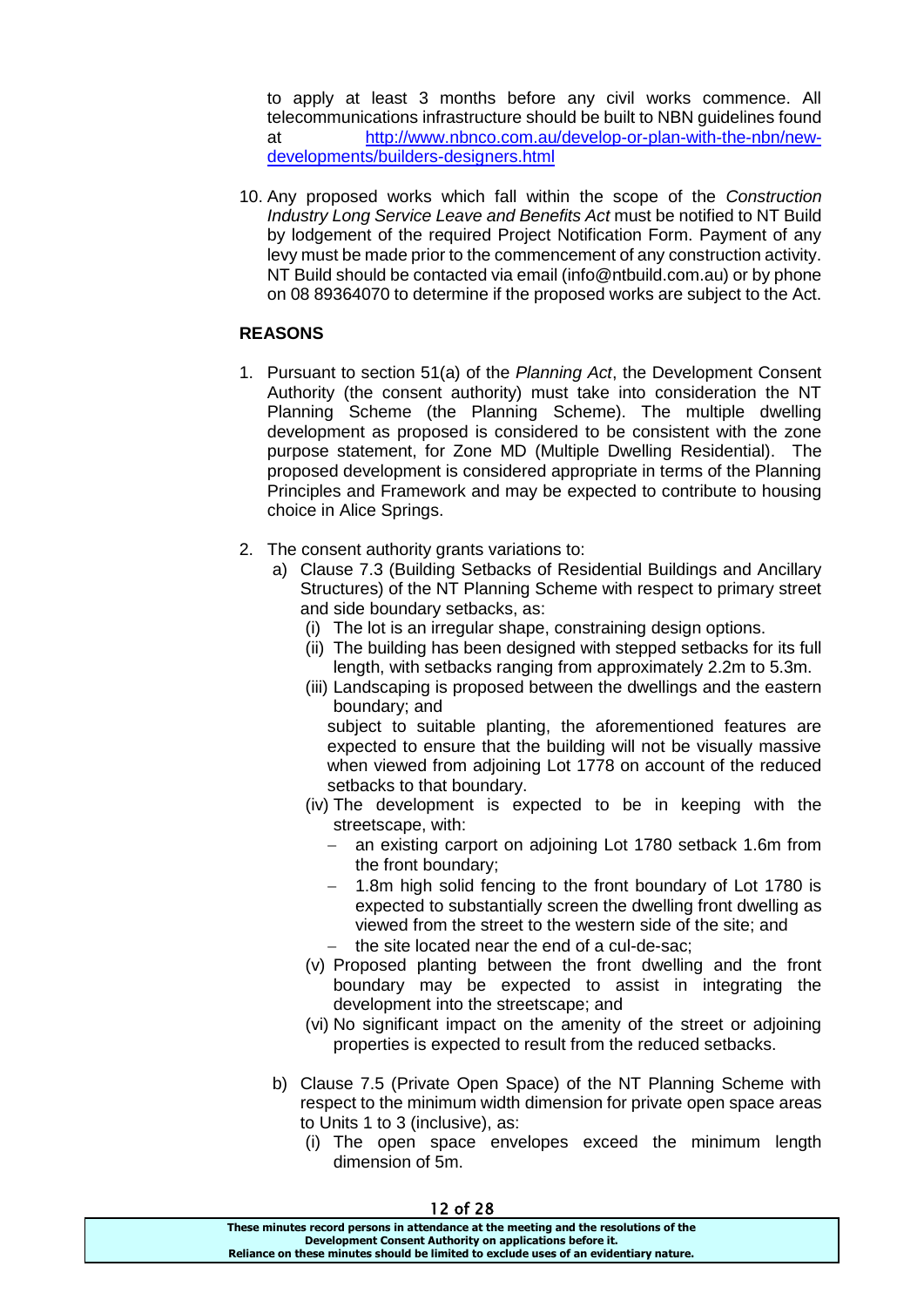- (ii) The private open space areas exceed the  $45m<sup>2</sup>$  minimum size; and
- (iii) The private open space areas for all units:
	- are expected be of adequate size to provide for domestic purposes;
	- are considered to be appropriately sited;
	- include areas that are permeable and open to the sky; and
	- include areas that may be expected to allow the establishment and maintenance of shade trees.

The consent authority, in accordance with clause 2.5.4 of the Planning Scheme is satisfied that special circumstances, as outlined above justify the giving of consent as granted, despite non-compliance with clause 7.3 and clause 7.5 respectively of the Scheme respectively and that the development of the site as proposed, with suitable revisions as required/facilitated through the conditions of approval is not expected to frustrate any objective of the Planning Scheme on account of the variations granted.

- 3. Pursuant to section 51(e) of the *Planning Act*, in considering a development application the consent authority is required to take into account any submissions made under section 49 of the Act and any evidence or information received under section 50 of the Act. The application was publicly exhibited and referred to the local authority in accordance with the *Planning Act* and the Planning Regulations and no public or local authority submissions under section 49 of the Act were received.
- 4. Pursuant to section 51(h) of the *Planning Act*, the consent authority must take into consideration the merits of the proposal. The proposed development would add to the range of housing available within the community and be expected to offer residents a good level of amenity without undue impacts on any other property.
- 5. Pursuant to section 51(n) of the *Planning Act* the consent authority must take into consideration the potential impact on the existing and future amenity of the area in which the land is situated. The proposed development is:
	- a) single storey and of a scale, form and dwelling density considered compatible with existing single and multiple dwelling development in the immediate locality; and
	- b) not expected to have any material impact on the amenity of any other property or the streetscape.
- 6. Pursuant to section 51(m) of the *Planning Act* the consent authority must take into consideration the public utilities or infrastructure provided in the area in which the land is situated, the requirement for public facilities and services to be connected to the land and the requirement, if any, for those facilities, infrastructure or land to be provided by the developer for that purpose. Relevant service authorities have been consulted and the conditions of approval are expected to duly recognise agency interests.
- 7. The conditions of approval are expected to assist in reasonably ensuring: a) the orderly development of the site;
	- b) due recognition of service authority interests;

| 13 O T Z TO                                                                           |  |
|---------------------------------------------------------------------------------------|--|
| These minutes record persons in attendance at the meeting and the resolutions of the  |  |
| Development Consent Authority on applications before it.                              |  |
| Reliance on these minutes should be limited to exclude uses of an evidentiary nature. |  |
|                                                                                       |  |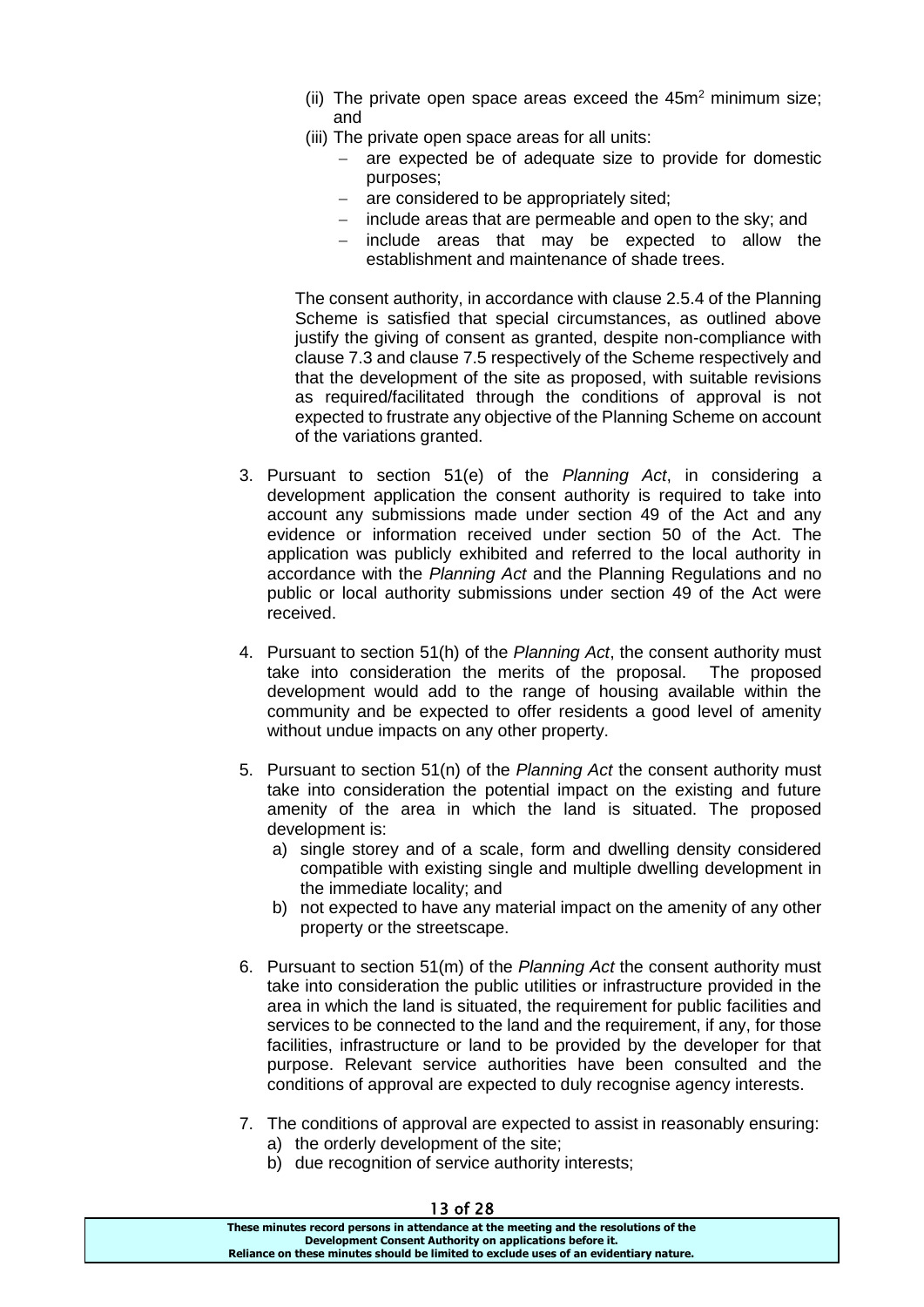- c) a satisfactory level of amenity for future occupants of the dwellings; and
- d) no material impact on the amenity of adjoining properties or the locality.

**ACTION**: Prepare Notice of Consent

## **ITEM 4 SINGLE DWELLING WITH REDUCED FRONT AND SIDE BUILDING SETBACKS**

## **PA2018/0148 Lot 10848 (45) BONANNI CIRCUIT, SUBURB OF ROSS**

## **APPLICANT CATHRINE-JOAN HOHEPA & ELLEY CILKA**

Ms Elley Cilka and Paul Cilka attended the meeting and spoke further to the application.

**RESOLVED 0046/18** That, the Development Consent Authority varies the requirements of clause 7.3 (Building Setbacks of Residential Buildings and Ancillary Structures and clause 7(b)(i) and cause 7(b)(iii) of the SA8 Specific Use Zone provisions under Schedule 1 to the NT Planning Scheme, and pursuant to section 53(a) of the *Planning Act*, consent to the application to develop Lot 10848 (45) Bonanni Circuit, Suburb of Ross, Town of Alice Springs for the purpose of a single storey single dwelling with reduced front and side building setbacks, subject to the following conditions:

## **GENERAL CONDITIONS**

- 1. The works carried out under this permit shall be in accordance with the drawings endorsed as forming part of this permit.
- 2. Appropriate soil erosion, sediment and dust control measures must be effectively implemented throughout the construction stage of the development and all disturbed soil surfaces must be suitably stabilised against erosion at completion of works, to the satisfaction of the Consent Authority.
- 3. Dust control measures must be employed throughout the construction stage of the development to the requirements of the NT Environment Protection Authority, to the satisfaction of the consent authority.
- 4. Stormwater is to be collected and discharged into the drainage network to the technical standards of, and at no cost to, the Alice Springs Town Council, to the satisfaction of the consent authority.
- 5. The kerb crossover and driveway to the site approved by this permit is to meet the technical standards of the Alice Springs Town Council. The owner shall remove disused vehicle and/ or pedestrian crossovers and undertake reinstatement works to the technical requirements of, and at no cost to the Alice Springs Town Council. This condition is to the satisfaction of the consent authority on advice from the Alice Springs Town Council.
- 6. No fence, hedge, tree or other obstruction exceeding a height of 0.6m is to be planted or erected so that it would obscure sight lines at the junction of the driveway and the public street. This condition is to the technical standards of the Alice Springs Town Council, to the satisfaction of the consent authority. Notwithstanding the approved boundary fencing shown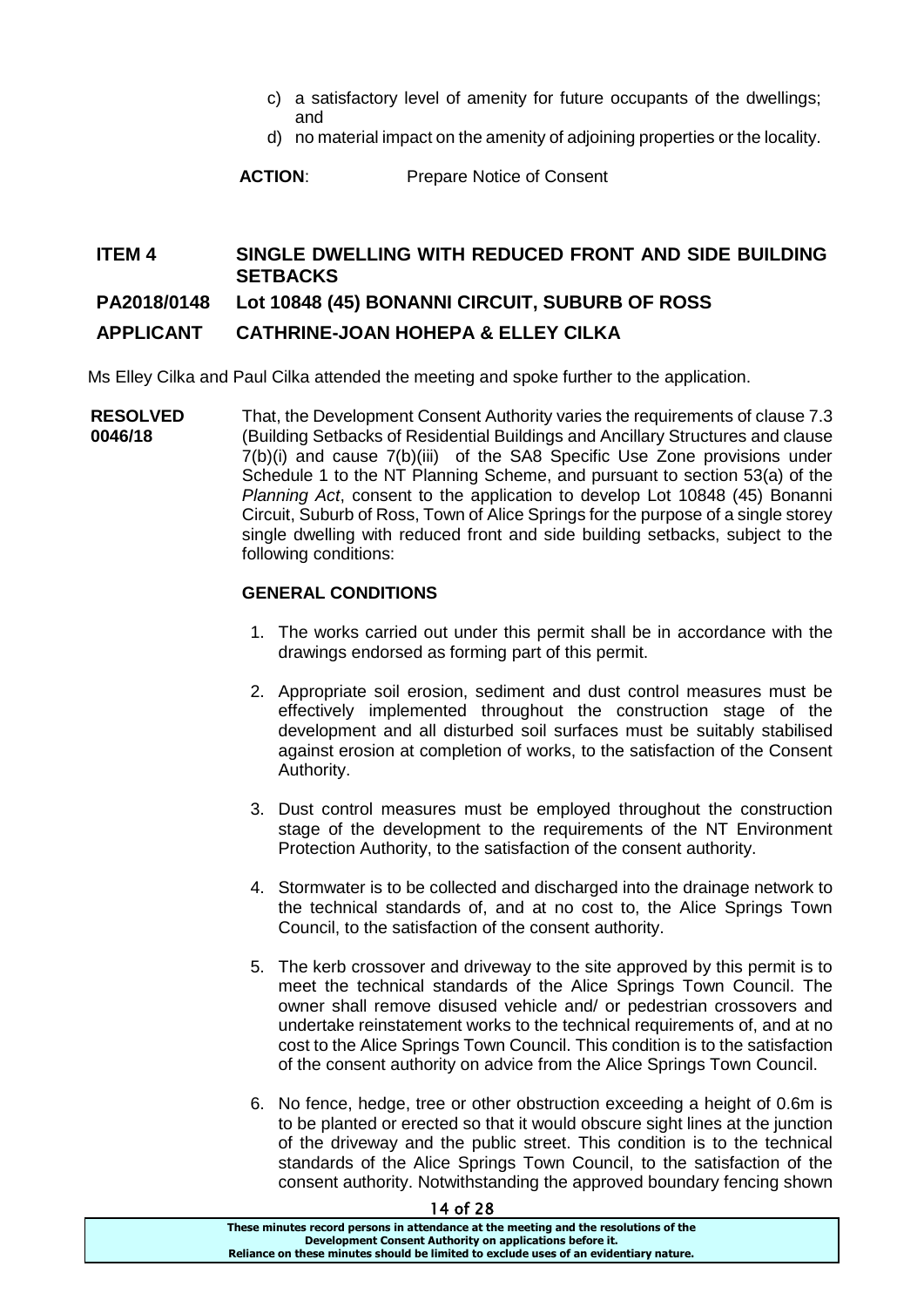on the drawings endorsed under Condition 1 of this permit, the design of the boundary fencing between the garage and the front boundary may be modified without further consent under the *Planning Act* to allow compliance with this Condition.

- 7. The owner of the land must enter into agreements with the relevant authorities for the provision of water supply, sewerage and electricity facilities to the development shown on the endorsed drawings in accordance with the authorities' requirements and relevant legislation at the time.
- 8. Any developments on or adjacent to any easements on site shall be carried out to the requirements of the relevant service authority to the satisfaction of the consent authority.

## **NOTES**

- 1. A Permit to Work Within a Road Reserve is required from the Alice Springs Town Council, before commencement of any work within a road reserve.
- 2. This development permit does not grant "building approval" for the proposed structures and land use. The Building Code of Australia requires that certain structures within 900mm of a boundary meets minimum fire resistance level requirements and you are advised to contact a registered private Building Certifier to ensure that you have attained all necessary approvals before commencing demolition or construction works.
- 3. The Power and Water Corporation advises that the Water and Sewer Services Development Section (landdevelopmentsouth@powerwater.com.au) and Power Network Engineering Section (powerconnections@powerwater.com.au) should be contacted via email a minimum of 1 month prior to construction works commencing in order to determine the Corporation's servicing requirements, and the need for upgrading of on-site and/or surrounding infrastructure.
- 4. You are advised to contact Dial Before You Dig on 1100 to obtain a location of the Telstra Network and arrange for any relocation if required. The Telstra contact for relocation work is the Network Integrity and Compliance Group on 1800 810 443.
- 5. The Northern Territory Environment Protection Authority advises that construction work should be conducted in accordance with the Authority's Noise Guidelines for Development Sites in the Northern Territory. The guidelines specify that on-site construction activities are restricted to between 7am and 7pm Monday to Saturday and 9am to 6pm Sunday and Public Holidays. For construction activities outside these hours refer to the guidelines for further information.
- 6. Lot 10848 is located within the *Soil Conservation and Land Utilisation Act* Declared Erosion Hazard Area. The landholder must not undertake activities that will cause or exacerbate erosion associated with wind or water and must manage groundcover to ensure effective dust control.

| 1 J UI 20                                                                             |  |
|---------------------------------------------------------------------------------------|--|
| These minutes record persons in attendance at the meeting and the resolutions of the  |  |
| Development Consent Authority on applications before it.                              |  |
| Reliance on these minutes should be limited to exclude uses of an evidentiary nature. |  |
|                                                                                       |  |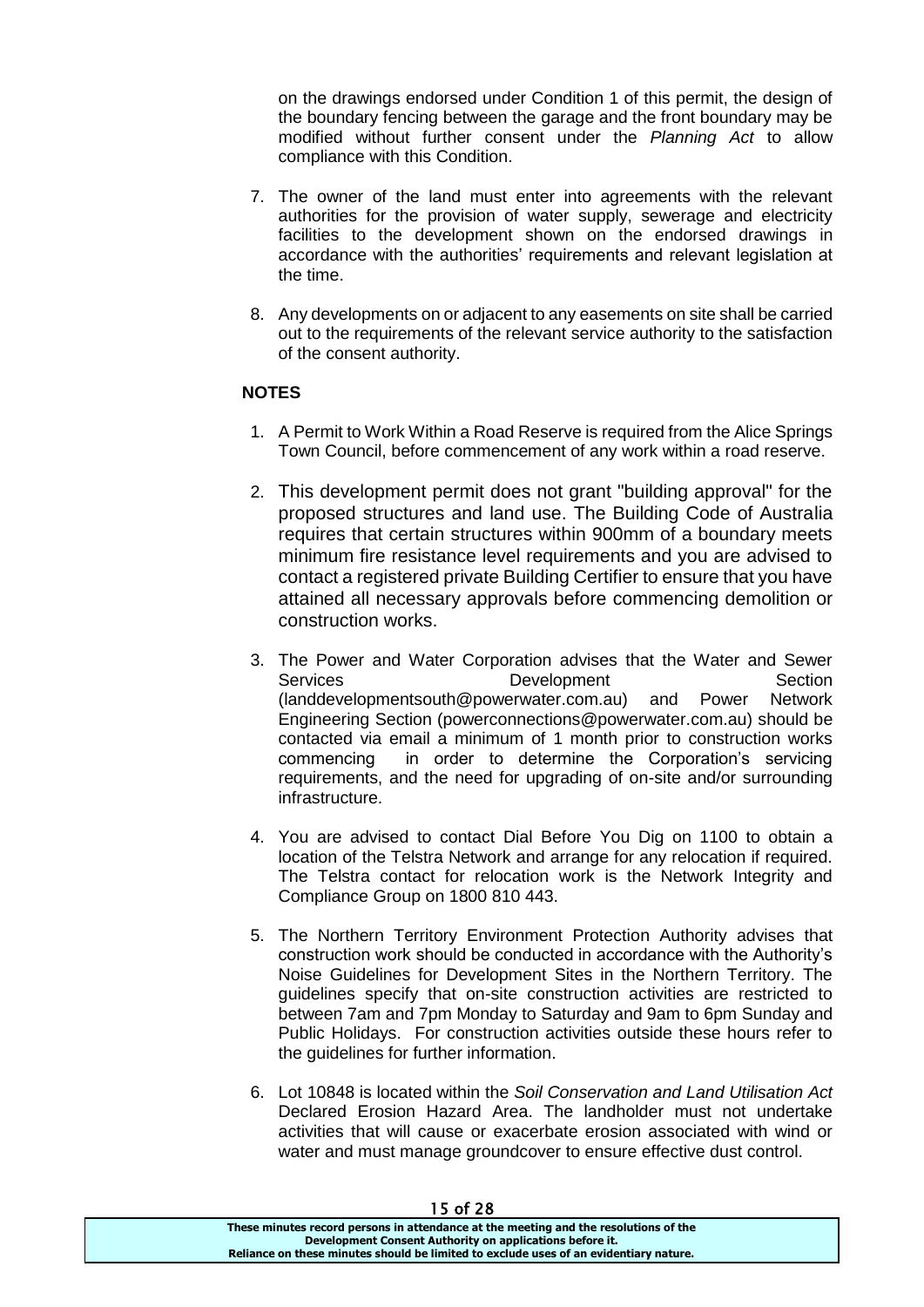Professional advice regarding implementation of soil erosion control and dust control measures to be employed throughout the construction phase of the development are available from Department of Environment and Natural Resources.

## **REASONS**

- 1. Pursuant to section 51(a) of the *Planning Act*, the Development Consent Authority (the consent authority) must take into consideration the NT Planning Scheme (the Planning Scheme). The site is vacant single dwelling lot within a recently established greenfield subdivision (South Edge/Bonanni Circuit). The proposed single dwelling development is of a scale and form that may be reasonably be expected within the context of applicable performance criteria contained in the NT Planning Scheme, including criteria relating to the SA8 (Specific Use) zone.
- 2. The consent authority grants variations to clause 7.3 (Building Setbacks of Residential Buildings and Ancillary Structures) of the NT Planning Scheme with respect to minimum side setbacks for roof eaves and clause  $\overline{7}$ (b)(i) and clause 7(b)(iii) of the SA8 Specific Use Zone provisions under Schedule 1 to the Scheme, with respect to setbacks to the dwelling and garage, as:
	- The front boundary of the lot is not perpendicular to the side boundary and the garage setback distance ranges from 4.094 at the northern corner to approximately 4.93m at the north-western corner, with a substantial part of the garage exceeding 4.5m;
	- With the exception of the garage roof eave, the non-compliant aspect of the garage setback relates to approximately 20 percent of the front boundary with the dwelling setback a minimum of 6.134m from the front boundary;
	- The side boundaries of the lot are not parallel and the dwelling setback distance to the north-eastern boundary (excluding the verandah) ranges from approximately 1.25m at the eastern corner to 1.629m at the northern corner, part exceeding 1.5m;
	- Design options for a dwelling as proposed on the site are constrained by the relatively small size and irregular shape of the lot and the 5m minimum setback requirement to the rear boundary;
	- The proposed dwelling is single storey with a roof height of approximately 2.9m at the closest point to the affected boundary and is not expected to be visually massive as viewed from adjoining Lot 10847 on account of the reduced setbacks to the boundary with that lot;
	- The granting of variations as required for the proposed design is not expected to have any discernible adverse impact on the amenity of any adjoining property or the streetscape on account of the reduced setbacks;
	- The application was publicly exhibited and no submissions were received; and
	- The development of the site as proposed is not expected to frustrate any objective of the Planning Scheme on account of the variations granted.

The consent authority, with reference to clause 2.5.4, clause 7.3 (Building Setbacks of Residential Buildings and Ancillary Structures) and the SA8 Zone provisions of the Planning Scheme is satisfied that special circumstances, as outlined above justify the giving of consent as granted,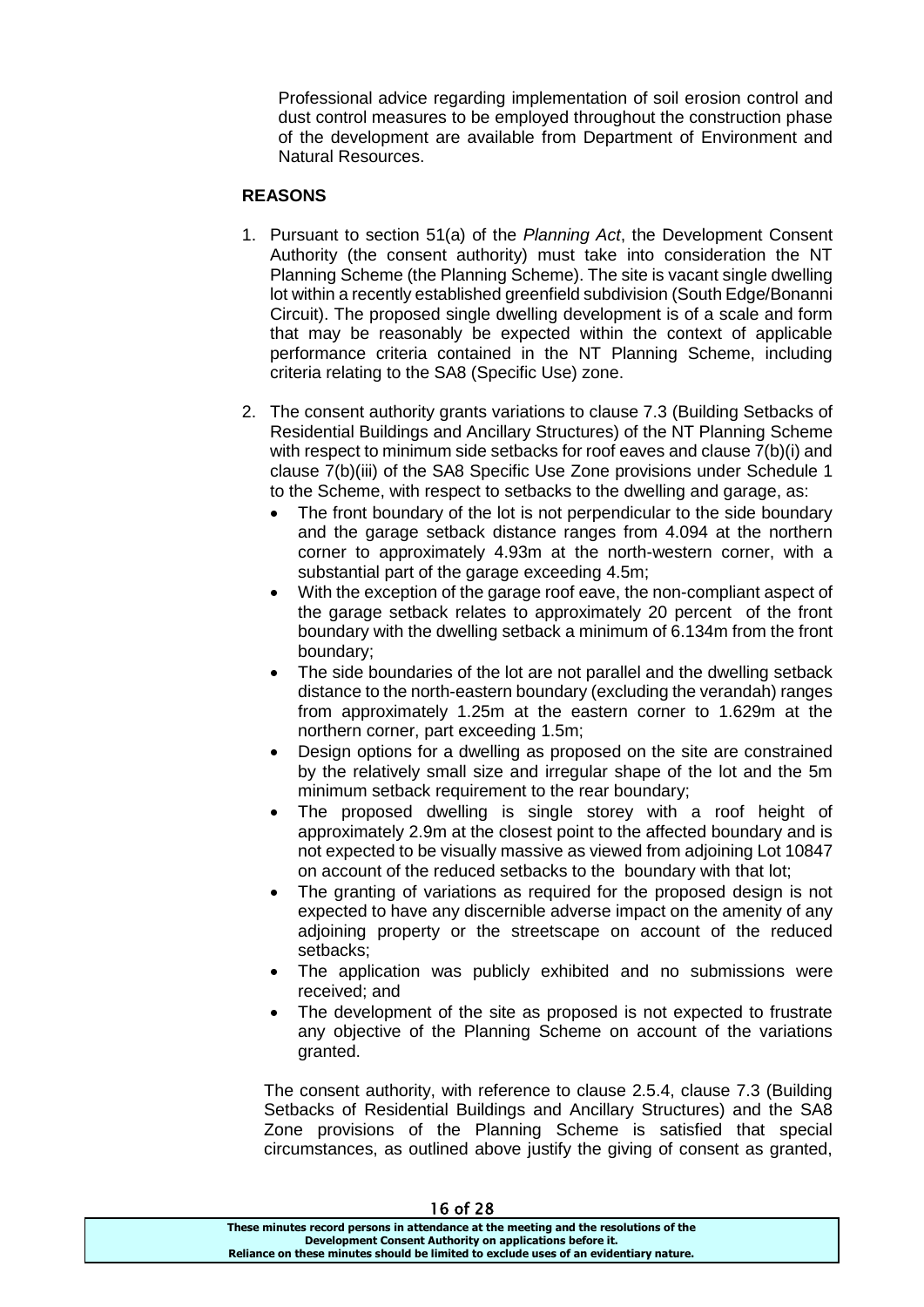despite non-compliance with clause 7.3 and the SA8 Zone provisions of the Scheme respectively.

- 3. Pursuant to section 51(e) of the *Planning Act*, in considering a development application the consent authority is required to take into account any submissions made under section 49 of the Act and any evidence or information received under section 50 of the Act. No public or local authority submissions under section 49 of the Act were received in relation to the application.
- 4. Pursuant to section 51(h) of the *Planning Act*, the consent authority must take into consideration the merits of the proposal. The proposed development is assessed as compliant with the Planning Scheme with the exception of the reduced setbacks. It is envisaged that the proposed dwelling will offer the residents a good level of amenity without any material impact on any other property or the streetscape on account of the reduced setbacks.
- 5. Pursuant to section 51(m) of the *Planning Act* the consent authority must take into consideration the public utilities or infrastructure provided in the area in which the land is situated, the requirement for public facilities and services to be connected to the land and the requirement, if any, for those facilities, infrastructure or land to be provided by the developer for that purpose. Relevant service authorities have been consulted and the conditions of approval are expected to duly recognise agency interests.
- 6. Pursuant to section 51(n) of the *Planning Act* the consent authority must take into consideration the potential impact on the existing and future amenity of the area in which the land is situated. The proposed development is of a form and scale that is not expected to adversely impact on the amenity of any other property or the locality.
- 7. The conditions of approval are expected to assist in reasonably ensuring:
	- The orderly development of the site;
	- Due recognition of service authority interests;
	- A satisfactory level of amenity for future occupants of the dwellings; and
	- No material impact on the amenity of adjoining properties or the locality.

**ACTION**: Prepare Notice of Consent and Development Permit

# **ITEM 5 CHANGE OF USE - SHOP TO MEDICAL CLINIC (TENANCIES 3 & 7) PA2018/0147 LOT 5775 (8) GREGORY TERRACE, TOWN OF ALICE SPRINGS APPLICANT MASTERPLAN NT**

Mr Peter Stanley, Mr Paul Graham and Dr Priyantha Wijesurendra attended the meeting and spoke further to the application. Mr Graham also tabled an email and diagram from Whittles Body Corporate indicating the car parking allocation within the common property area of the Unit Plan.

Mr Scott Allen, on behalf of the Alice Springs Town Council, spoke to Council's submission reiterating Council's Policy in relation to car parking contributions.

| 17 O T 28                                                                             |
|---------------------------------------------------------------------------------------|
| These minutes record persons in attendance at the meeting and the resolutions of the  |
| Development Consent Authority on applications before it.                              |
| Reliance on these minutes should be limited to exclude uses of an evidentiary nature. |
|                                                                                       |

17 coo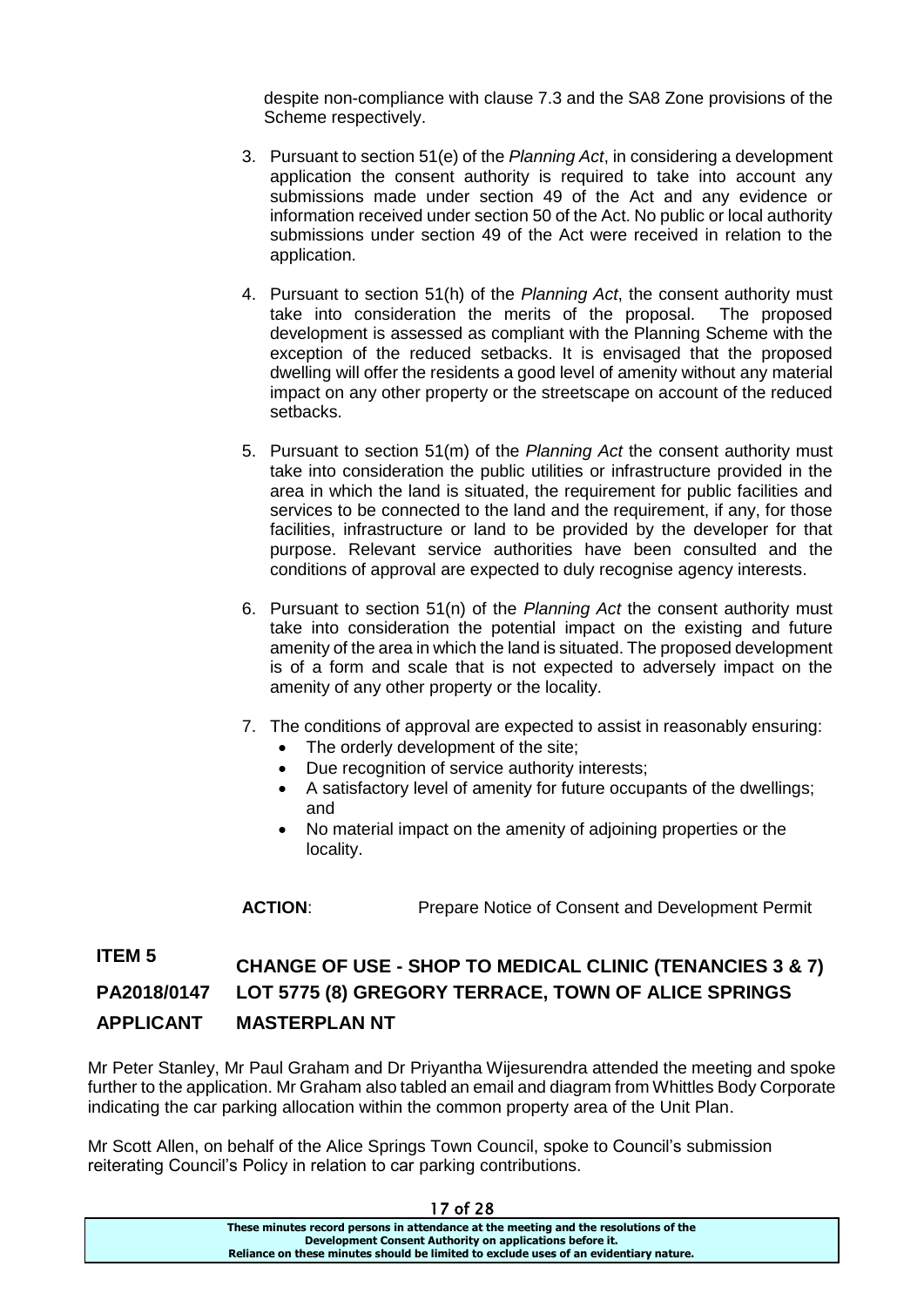**RESOLVED 0047/18** That, the Development Consent Authority vary the requirements of Clause 6.5.1 (Parking Requirements) of the NT Planning Scheme, and pursuant to section 53(b) of the *Planning Act*, alter the proposed development and consent to the proposed development as altered to develop Lot 5775, 8 Gregory Terrace, Town of Alice Springs for the purpose of change of use (parts of Units 3 and 7) to a medical clinic, subject to the following conditions:

## **CONDITION PRECEDENT**

- 1. Prior to the endorsement of plans and prior to commencement of works (including site preparation), amended plans to the satisfaction of the consent authority must be submitted to and approved by the consent authority. When approved, the plans will be endorsed and will then form part of the permit. The plans must be drawn to scale with dimensions and be provided electronically. The plans must be generally in accordance with the plans submitted with the application but modified to show:
	- (a) Details and location/s on the site plan of proposed works to the car parking area to delineate car parking bays available to clients and staff of the medical clinic use. Documents must also be provided from the Body Corporate of Unit Plan 92/061 confirming the car parking allocation for Units 3 and 7.;
	- (b) An amended floor plan/s of the medical clinic tenancies clearly identifying the precise boundaries of Units 3 and 7, common property and other tenancies within those unit entitlement areas;
	- (c) Floor layout, partitioning, room sizes and uses of the medical clinic and other tenancies on the site; and
	- (d) Elevations of the Gregory Terrace facades of Units 3 and 7 indicating finished floor levels, external finishes, positions of doors and windows.

## **GENERAL CONDITIONS**

- 2. The works carried out under this permit shall be in accordance with the drawings numbered endorsed as forming part of this permit. The use and development as shown on the endorsed plans must not be altered without the further consent of the consent authority.
- 3. Any developments on or adjacent to any easements on site shall be carried out to the requirements of the relevant service authority to the satisfaction of the consent authority.
- 4. The owner of the land must enter into agreements with the relevant authorities for the provision of water supply, sewer and electricity facilities to the development shown on the endorsed plan in accordance with the authorities' requirements and relevant legislation at the time.
- 5. Storage for waste disposal bins is to be provided to the requirements of Alice Springs Town Council to the satisfaction of the consent authority.
- 6. The 16 car parking shown on the endorsed plan(s) must be available at all times for the use of the occupants of the medical clinic use and their visitors.
- 7. All new air conditioning condensers (including any condenser units required to be added or replaced in the future) are to be appropriately screened from public view, located so as to minimise thermal and acoustic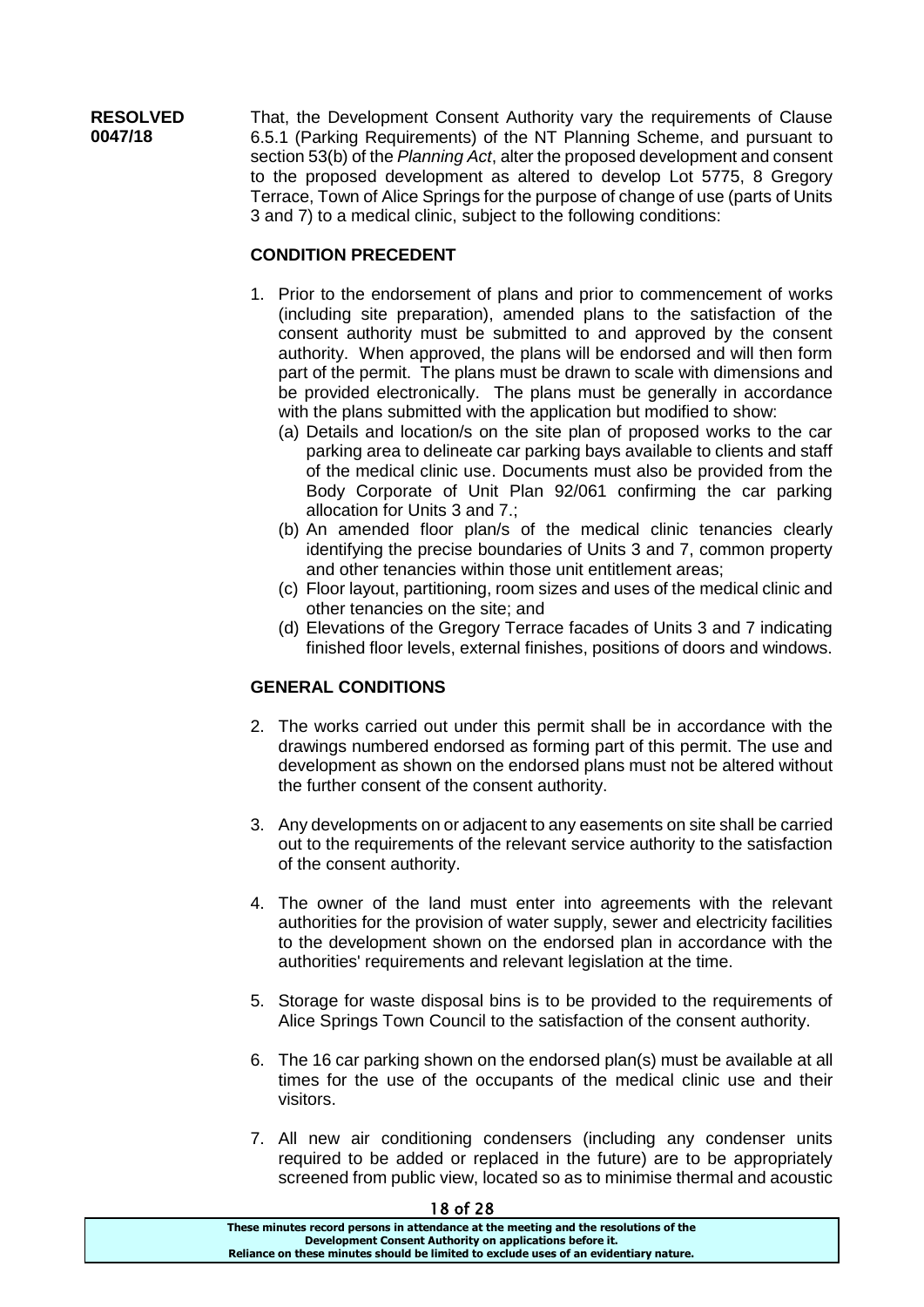impacts on neighbouring properties and condensate disposed of to ground level in a controlled manner to the satisfaction of the consent authority.

#### NOTES:

- 1. This permit will expire if one of the following circumstances applies:
	- (a) The development *and use is/are* not started within *two* years of the date of this permit; or
	- (b) The development is not completed within *four* years of the date of this permit.

The consent authority may extend the periods referred to if a request is made in writing before the permit expires.

- 2. A "Permit to Work Within a Road Reserve" may be required from Alice Springs Town Council before commencement of any work within the road reserves.
- 3. This development permit does not grant "building approval" for the proposed works and use. The Building Code of Australia requires that certain structures within 900mm of a boundary meets minimum fire resistance level requirements and you are advised to contact a registered private Building Certifier to ensure that you have attained all necessary approvals before commencing demolition or construction works.
- 4. Notwithstanding the approved plans, all signage is subject to Alice Springs Town Council approval, at no cost to Council.
- 5. Notwithstanding the approved plans, the demonstrated awnings in Alice Springs Town Council's road reserve are subject to Council approval at no cost to Council.
- 6. The Power and Water Corporation advises that the Water and Sewer Services Development Section [\(landdevelopmentsouth@powerwater.com.au\)](mailto:landdevelopmentsouth@powerwater.com.au) and Power Network Engineering Section [\(powerconnections@powerwater.com.au\)](mailto:powerconnections@powerwater.com.au) should be contacted via email a minimum of 1 month prior to construction works commencing in order to determine the Corporation's servicing requirements, and the need for upgrading of on-site and/or surrounding infrastructure.
- 7. The Northern Territory Environment Protection Authority advises that construction work should be conducted in accordance with the Authority's Noise Guidelines for Development Sites. The guidelines specify that onsite construction activities are restricted to between 7am and 7pm Monday to Saturday and 9am to 6pm Sunday and Public Holidays. For construction activities outside these hours refer to the guidelines for further information.
- 8. Any proposed works which fall within the scope of the Construction Industry Long Service Leave and Benefits Act must be notified to NT Build by lodgement of the required Project Notification Form. Payment of any levy must be made prior to the commencement of any construction activity. NT Build should be contacted via email (info@ntbuild.com.au) or by phone on 08 89364070 to determine if the proposed works are subject to the Act.
- 9. If you choose nbn to service your development, you will need to enter into a development agreement with nbn. The first step is to register the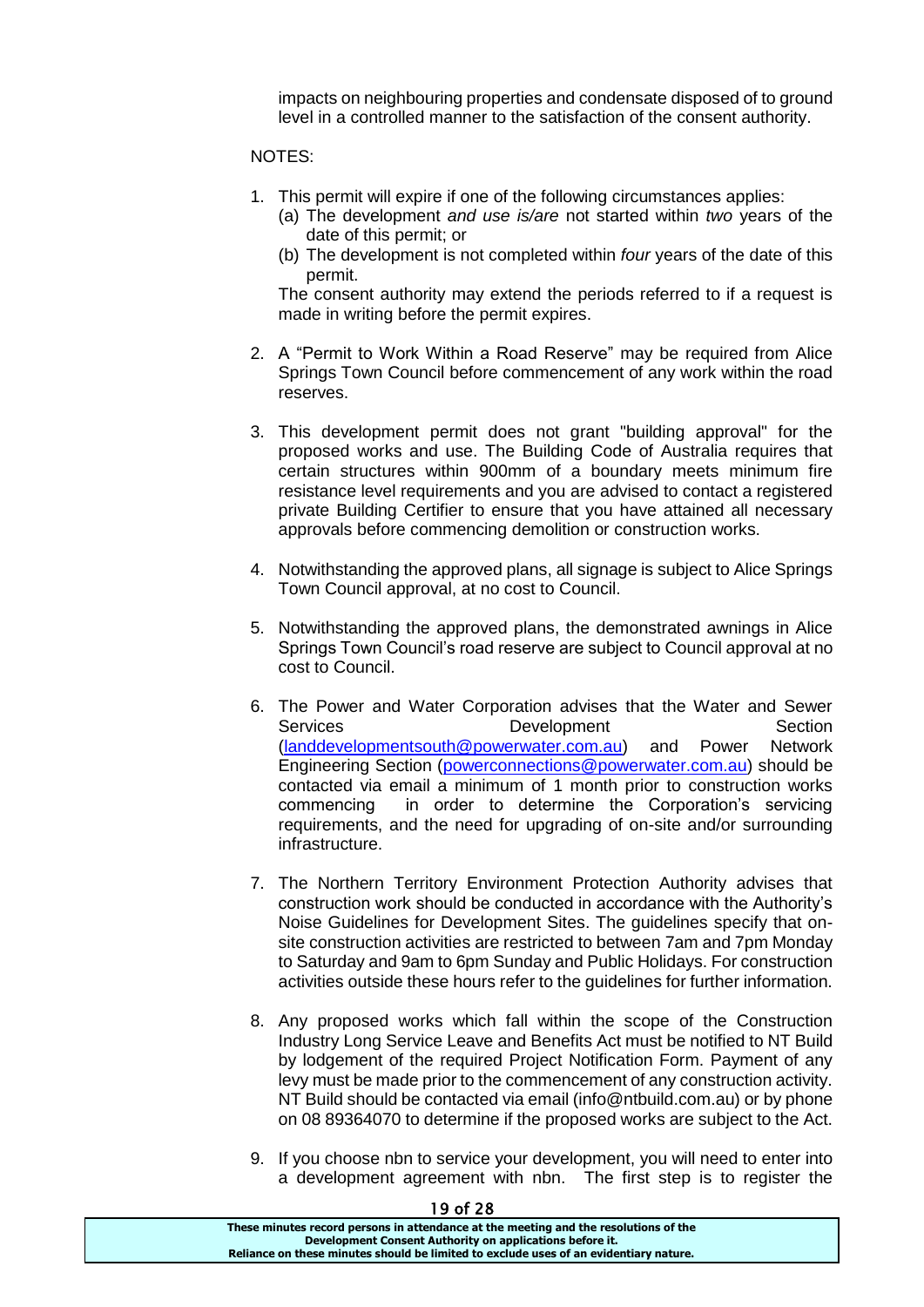development via [http://www.nbnco.com.au/develop-or-plan-with-the](http://www.nbnco.com.au/develop-or-plan-with-the-nbn/new-developments.html)[nbn/new-developments.html](http://www.nbnco.com.au/develop-or-plan-with-the-nbn/new-developments.html) once registered nbn will be in contact to discuss the specific requirements for the development. Nbn requires you to apply at least 3 months before any civil works commence. All telecommunications infrastructure should be built to nbn guidelines found at [http://www.nbnco.com.au/develop-or-plan-with-the-nbn/new](http://www.nbnco.com.au/develop-or-plan-with-the-nbn/new-developments/builders-designers.html)[developments/builders-designers.html](http://www.nbnco.com.au/develop-or-plan-with-the-nbn/new-developments/builders-designers.html)

## **REASONS**

- 1. Amended drawings are required to be submitted for endorsement as the drawings and documentation submitted with the application:
	- (a) Do not accurately show the floor layout of the proposed use in relation to the boundaries of Units 3 and 7 as registered on Unit Plan 1992/061 (sheets 9 & 10 of 11). This is considered necessary as a key element of a planning assessment and determination is the use in relation to a specific portion of land. It is necessary to be able to accurately identify the subject tenancy in the context of the unit and common property boundaries for proper documentation of the approval granted, which will also assist with future assessments on Lot 5775:
	- (b) Refer to delineation / allocation of specific car parking spaces being available to staff and clients of the medical clinic, however details of these works were not shown on the submitted drawings; and
	- (c) Did not include elevations of the subject tenancies.
- 2. Pursuant to section 51(a) of the *Planning Act,* the consent authority must take into consideration the planning scheme that applies to the land to which the application relates. The proposed development is consistent with the purpose of Zone CB (Central Business) of the NT Planning Scheme which is to 'provide for a diversity of activities including administrative, judicial, professional, office, entertainment, cultural, residential and retail and other business activities with a commitment to the separation of incompatible activities'. The proposed use is considered to be compatible with other uses on the site and in the locality and with the exception of car parking requirements, has been assessed as being compliant with other objectives and criteria contained in the NT Planning Scheme.
- 3. A reduction of the car parking requirements specified by Clause 6.5.1 (Parking Requirements) of the Northern Territory Planning Scheme to 16 spaces is supported under Clause 6.5.2 (Reduction in Parking Requirements) in recognition of:
	- (a) The existing development of Lot 5775 for the purposes of offices, shops and a 24hr gym have been approved through Development Permits DV4669 (approved 34 parking spaces instead of 92 spaces) and DP14/0085 (approved a waiver of 15 spaces)
	- (b) It is physically impossible to provide any additional functional car parking bays on the site;
	- (c) Availability of on street car parking spaces within Bath Street and Gregory Terrace and public transport services within the vicinity of the site;
	- (d) Likelihood of cross utilisation of car parking spaces by those working and shopping in the locality;
	- (e) The proposed use will incorporate bicycle parking within the floor layout; and

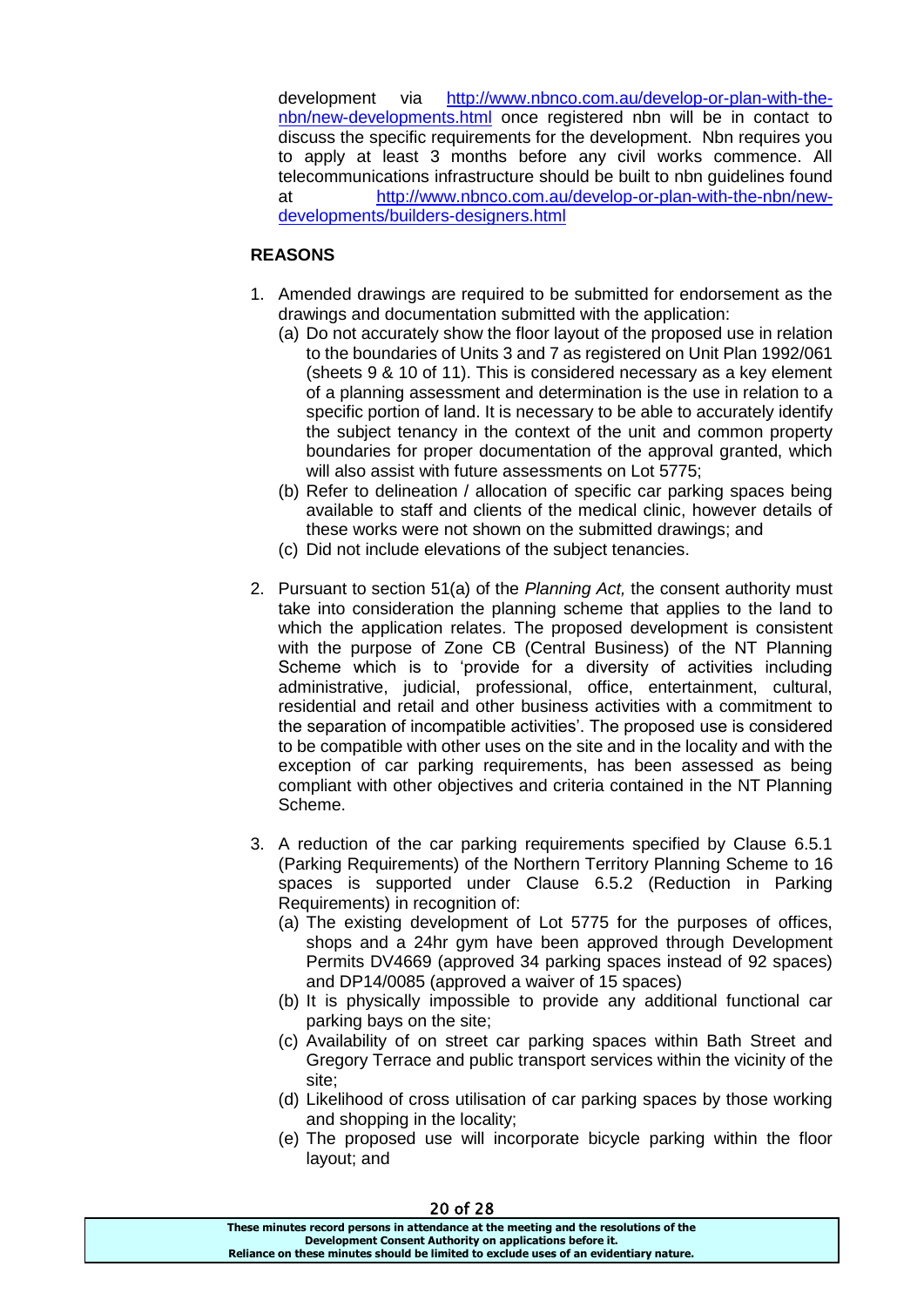- (f) The proposed change of use of  $769m<sup>2</sup>$  of net floor area previously approved as a "shop" and "office" to a "medical clinic" will reduce the calculated parking demand for the site by 11 spaces.
- 4. Pursuant to section 70(4) of the *Planning Act*, the Development Consent Authority, having considered the relevant criteria under Clause 6.5.2 (Reduction in Parking Requirements) and recognising the lawfully established existing use of the subject units as a shop/office, considers it appropriate to grant the requested variation to Clause 6.5.1 (Parking Requirements) of the Northern Territory Planning Scheme. Accordingly, the Development Consent Authority does not require a car parking levy to be paid to Alice Springs Town Council and pursuant to section 70(3) of the Planning Act reduces the car parking requirement to 16 spaces.
- 5. Pursuant to section 51(m) of the *Planning Act*, in considering a development application the Development Consent Authority must take into account the requirement for public facilities and services to be connected to the land and the requirement, if any, for those facilities or infrastructure to be provided by the developer for that purpose. The advisory notes and conditions of approval are intended to assist in ensuring service authority interests are duly recognised in terms of works within and affecting the road reserves, electricity, sewerage and water services that apply to the change of use of the land.
- 6. Pursuant to section 51(p) of the *Planning Act*, in considering a development application, the consent authority is required to take into account the public interest. The proposed development is considered to be in the public interest as it will establish a medical clinic (doctor and dentist) in a conveniently accessible location and a net community benefit will result from the proposal.
- 7. The application was publicly exhibited in accordance with the *Planning Act*  and *Planning Regulations*. No public submissions were received.
	- **ACTION:** Prepare Notice of Consent and Development Permit

**ITEM 6 FURTHER CONSIDERATION – ALTERATIONS AND ADDITIONS TO 4 x 2 BEDROOM MULTIPLE DWELLINGS IN 1 x 2 STOREY BUILDING AND CONSTRUCTION OF AN ADDITIONAL 4 MULTIPLE DWELLINGS IN 2 x 1 STOREY BUILDINGS IN TWO STAGES PA2018/0106 LOT 6718 (4) TAYLOR STREET, SUBURB OF ARALUEN** 

**APPLICANT SUSAN DUGDALE & ASSOCIATES** 

Ms Sue Dugdale attended the meeting and spoke further to the application.

**RESOLVED 0048/18** That, the Development Consent Authority varies the requirements of clause 6.5.3 (Parking Layout), Clause 7.1.1 (Residential Density Limitations), Clause 7.3 (Building Setbacks of Residential Buildings and Ancillary Structures), clause 7.5 (Private Open Space) and Clause 7.6 (Communal Open Space) of the NT Planning Scheme, and pursuant to section 53(b) of the *Planning Act*,

**These minutes record persons in attendance at the meeting and the resolutions of the Development Consent Authority on applications before it. Reliance on these minutes should be limited to exclude uses of an evidentiary nature.**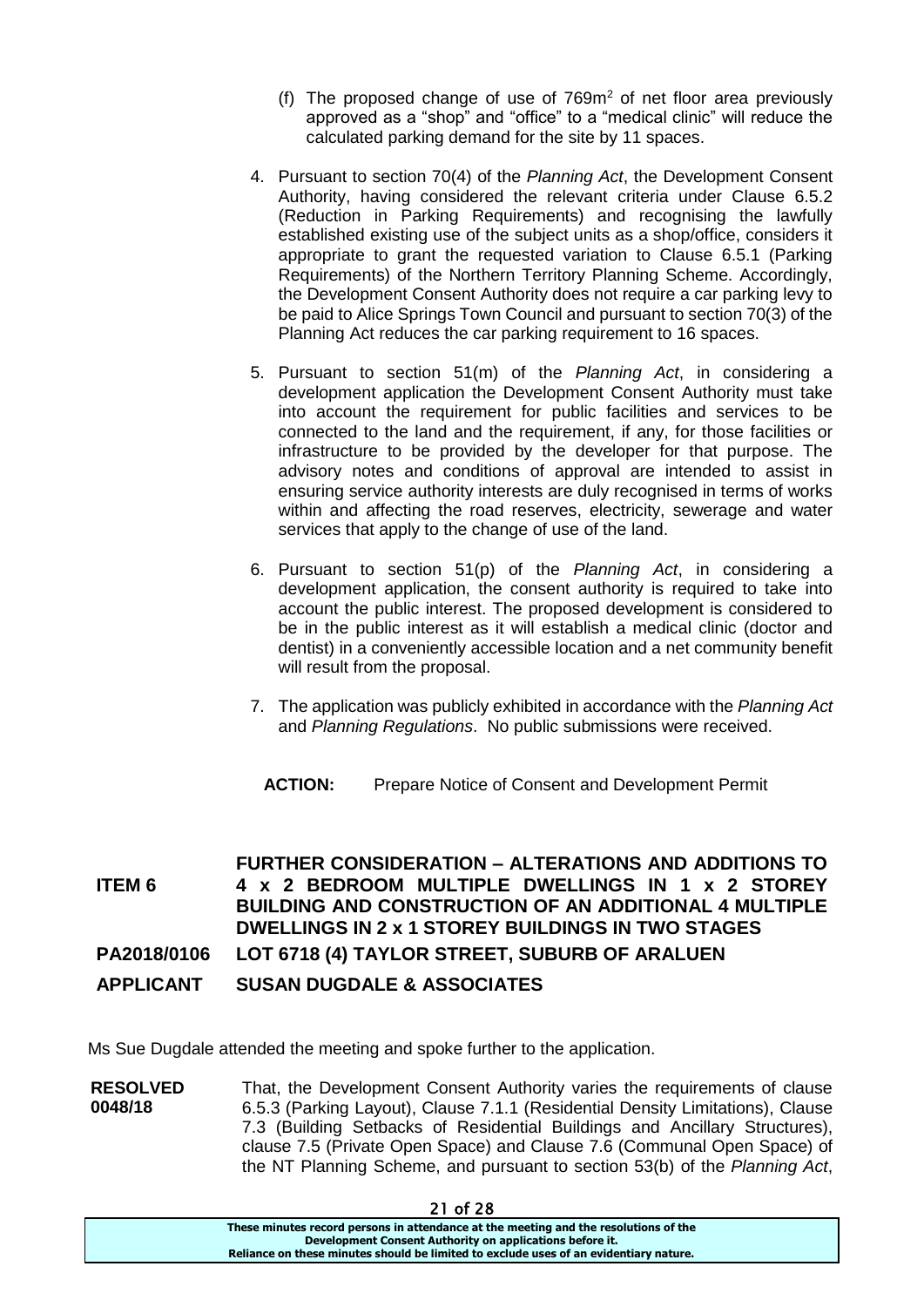the Development Consent Authority alter and consent to the application to develop Lot 6718 (4) Taylor Street, Suburb of Araluen, Town of Alice Springs for the purpose of alterations and additions to 4 x 2 bedroom multiple dwellings in 1  $\times$  2 storey building and to construct an additional 4  $\times$  1 storey multiple dwellings in 2 stages, subject to the following conditions:

## **CONDITION PRECEDENT**

- 1. Prior to the endorsement of plans and prior to commencement of works (including site preparation), amended plans to the satisfaction of the consent authority must be submitted to and approved by the consent authority. When approved, the plans will be endorsed and will then form part of the permit. The plans in Adobe PDF format, drawn to scale with dimensions and generally consistent with the concept site plan dated 16/04/2018 (Job No. P458, prepared by Susan Dugdale & Associates), but modified to show:
	- (a) Details/levels of any filling of the site;
	- (b) Improvements to the car parking layout to achieve a closer level of compliance with the minimum standards of development relating to manoeuvring dimensions and access to bays 6-9 and 10-14;
	- (c) Elevations of all existing buildings, proposed buildings and carports;
	- (d) A cross-section of the site and dwellings showing the relationship between existing and finished ground levels, floor levels and the apex height of the buildings. The apex height of the buildings above ground level is to be labelled on the drawings
	- (e) dimensioned floor plans of existing and proposed dwellings showing layout, partitioning and labelling of room uses;
	- (f) private open space (POS) details for all units including proposed surface treatments, fencing arrangements that comply with sub-clause 4 of Clause 7.5 of the NT Planning Scheme, planting and extent of area open to the sky;
	- (g) Fence heights along the eastern boundary to be 1.8m above finished ground levels.
	- (h) Detail the locations of all air-conditioning units, including condenser units screening to be utilised to ensure the units are appropriately screened from public view and from view of neighbouring or nearby developments (or developments reasonably anticipated). The locations of all air-conditioning units must allow convenient access for ongoing repair and maintenance. The use of angled louvered slats for screening purposes is acceptable, however the slat screening must be designed with an acceptable panel to gap ratio, such that the condenser units are not readily visible from any angle;
	- (i) Proposed landscaping details for the development, such that the consent authority can be satisfied that the criteria and objectives contained in Clauses 6.12 and 7.7 of the NT Planning Scheme can be met;

## **GENERAL CONDITIONS**

- 2. The works carried out under this permit shall be in accordance with the drawings endorsed as forming part of this permit.
- 3. The development must proceed in the order of stages as shown on the endorsed plans unless otherwise agreed in writing by the consent authority.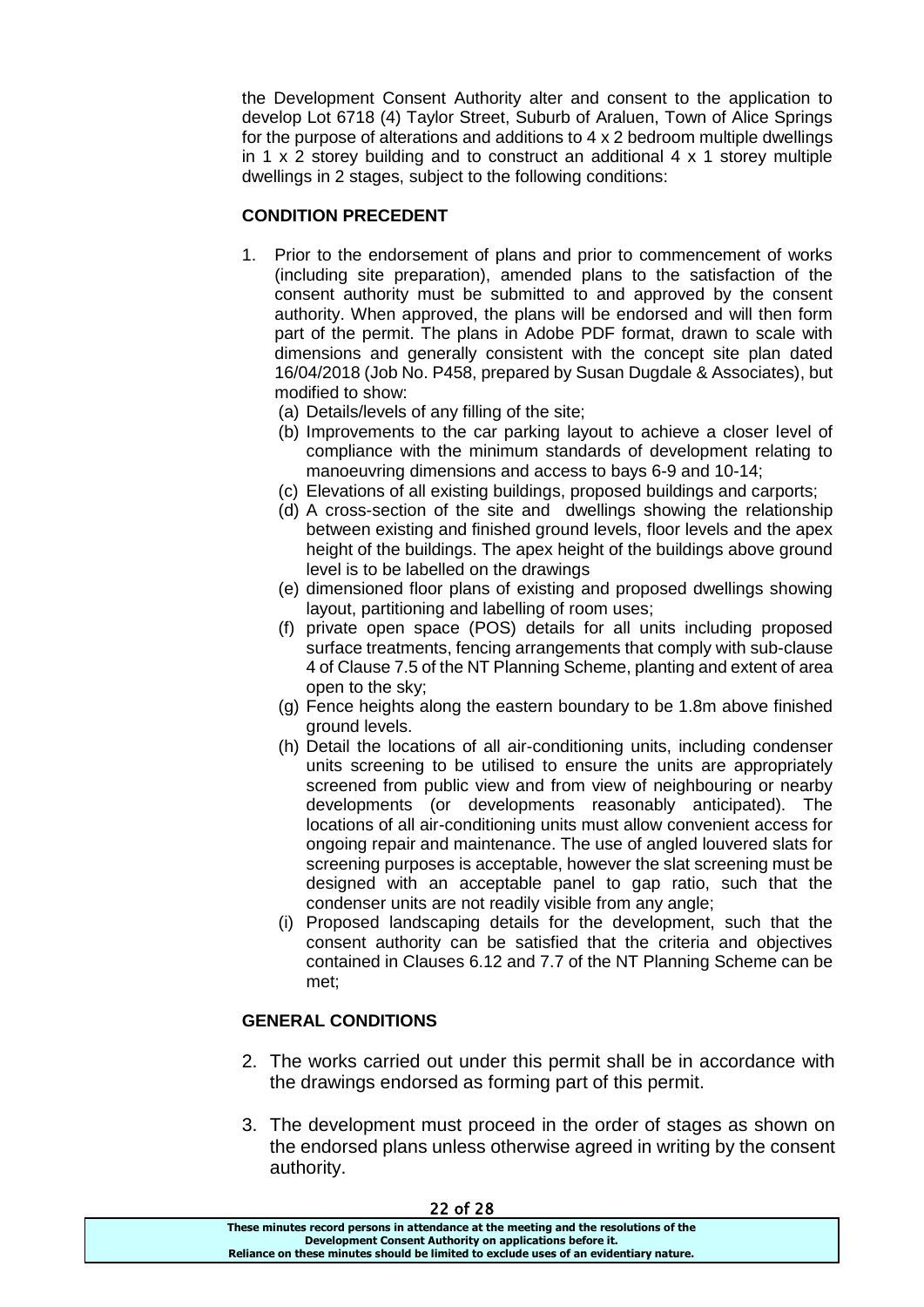4. Before the use or occupation of each stage of the development starts, the area) set-aside for the parking of vehicles and access lanes as shown on the endorsed plans must be:

(a) constructed;

(b) properly formed to such levels that they can be used in accordance with the plans;

(c) surfaced with an all-weather-seal coat;

(d) drained; and

(e) line marked (or otherwise suitably delineated) to indicate each car space;

to the satisfaction of the consent authority. Car parking spaces, access lanes and driveways must be kept available for these purposes at all times.

- 5. No fence, hedge, tree or other obstruction exceeding a height of 0.6m is to be planted or erected so that it would obscure sight lines at the junction of the driveway and the public street. This condition is to the satisfaction of the consent authority, on advice from the Alice Springs Town Council.
- 6. Protective kerbs (of a minimum height of 150mm) must be provided to the satisfaction of the consent authority to prevent damage to fences or landscaped areas.
- 7. Before the use/occupation of each stage of the development starts the landscaping works shown on the endorsed plans must be carried out and completed to the satisfaction of the consent authority.
- 8. The landscaping shown on the endorsed plans must be maintained to the satisfaction of the consent authority, including that any dead, diseased or damaged plants are to be replaced.
- 9. The owner of the land must enter into agreements with the relevant authorities for the provision of water supply, sewerage and electricity facilities and telecommunication networks to each stage of the development shown on the endorsed plans in accordance with the authorities' requirements and relevant legislation at the time.
- 10. Any developments on or adjacent to any easements on site shall be carried out to the requirements of the relevant service authority to the satisfaction of the consent authority.
- 11. All existing and proposed easements and sites for existing and required utility services must be vested in the relevant authority for which the easement or site is to be created.
- 12. Prior to the use/occupation of the development and connection of services (i.e. power and water), the owner of the land must apply for unit/street addressing from the Surveyor-General of the Northern Territory. This will form the legal address and will be required to be placed on the doors and meters within the development in accordance with the allocation. A Certificate of Compliance (section 65 of the Planning Act) for each stage of

| LJ VI LO                                                                              |
|---------------------------------------------------------------------------------------|
| These minutes record persons in attendance at the meeting and the resolutions of the  |
| Development Consent Authority on applications before it.                              |
| Reliance on these minutes should be limited to exclude uses of an evidentiary nature. |
|                                                                                       |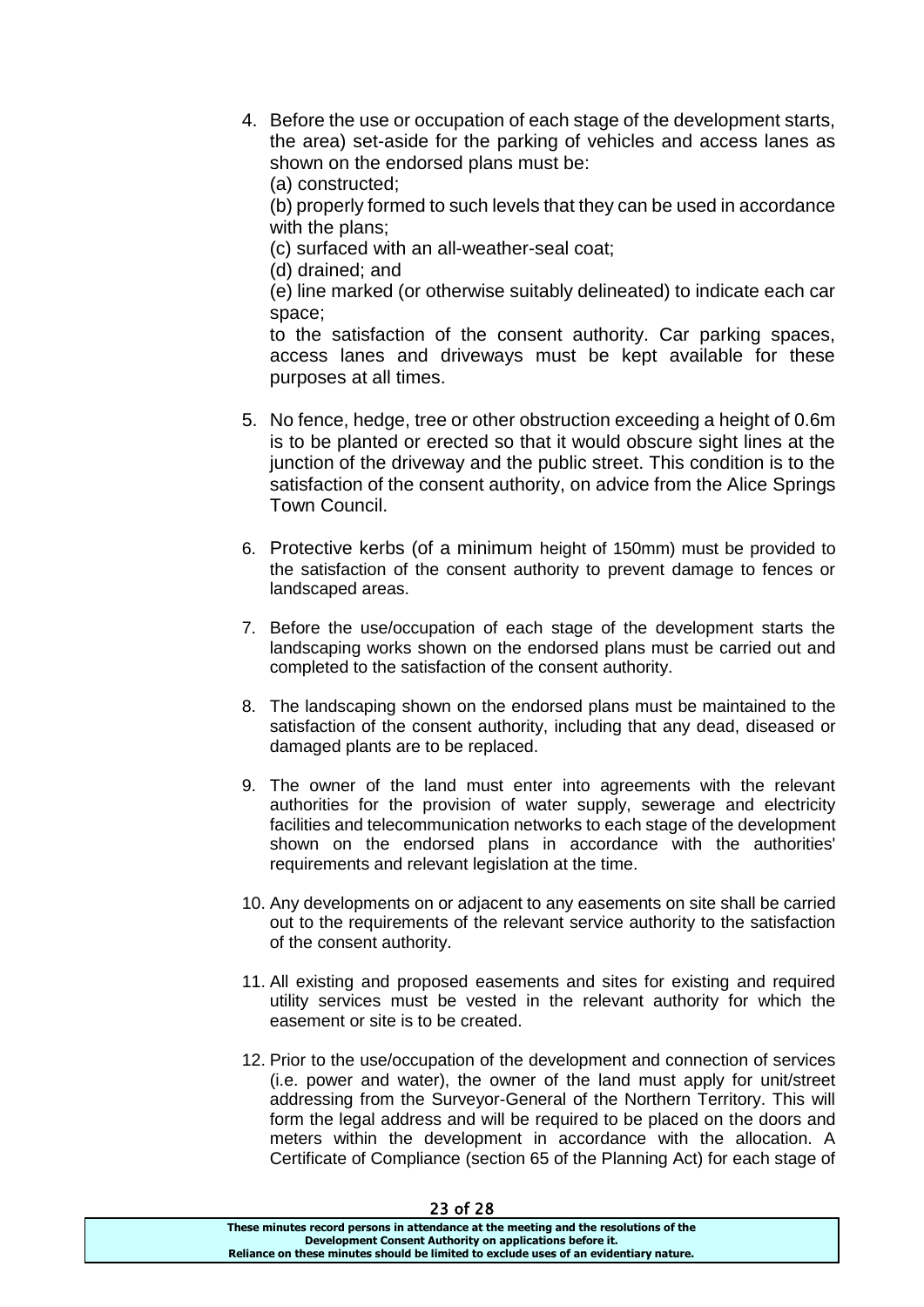the development will not be able to be granted until such time as addressing is obtained.

- 13. For each stage of the development, confirmation shall be provided to Development Assessment Services (in the form of an email addressed to the Power and Water Corporation) from a suitable qualified professional (being the Licensed Surveyor in most instances) confirming that all new UTS number labels have been correctly installed at the Customer's Metering Panel(s) and water meters (where applicable). Please provide a copy of an email addressed to both waterdevelopment@powerwater.com.au and [powerconnections@powerwater.com.au.](mailto:powerconnections@powerwater.com.au)
- 14. Access to and egress from the site for all vehicles (including construction access) must only be from Taylor Street.
- 15. All proposed works impacting on Larapinta Drive and Taylor Street are to be designed, supervised and certified on completion by a practicing and registered civil engineer, and shall be in accordance with the standards and specifications of the Transport and Civil Services Division of the Department of Infrastructure, Planning and Logistics (Larapinta Drive) and the Alice Springs Town Council (Taylor Street). Drawings must be submitted to the Council and Transport Infrastructure Planning Division of the Transport and Civil Services Division of the Department of Infrastructure, Planning and Logistics for approval and no works are to commence prior to approval and receipt of a "Permit to Work Within a Road Reserve".
- 16. The kerb crossovers and driveways to the site approved by this permit are to meet the technical standards of the Alice Springs Town Council (Taylor Street), to the satisfaction of the consent authority.
- 17. The owner shall:
	- (a) remove disused vehicle and/ or pedestrian crossovers;
	- (b) provide footpaths/ cycleways; and
	- (c) undertake reinstatement works;

all to the technical requirements of and at no cost to the , the Transport and Civil Services Division of the Department of Infrastructure, Planning and Logistics (Larapinta Drive) and the Alice Springs Town Council (Taylor Street), to the satisfaction of the consent authority.

- 18. Stormwater is to be collected and discharged into the drainage network to the technical standards of and at no cost to the Transport and Civil Services Division of the Department of Infrastructure, Planning and Logistics (Larapinta Drive) and the Alice Springs Town Council (Taylor Street) to the satisfaction of the consent authority.
- 19. All balconies are to be internally drained and discharge is to be disposed of at ground level and in a manner consistent with stormwater disposal arrangements for the site to the satisfaction of the consent authority.
- 20. The dwellings shall be of appropriate acoustic design and construction in compliance with sub-clause 2(h) of Clause 7.8 of the NT Planning Scheme to the satisfaction of the consent authority.
- 21. All air conditioning condensers (including any condenser units required to be added or replaced in the future) are to be appropriately screened from public view, located so as to minimise thermal and acoustic impacts on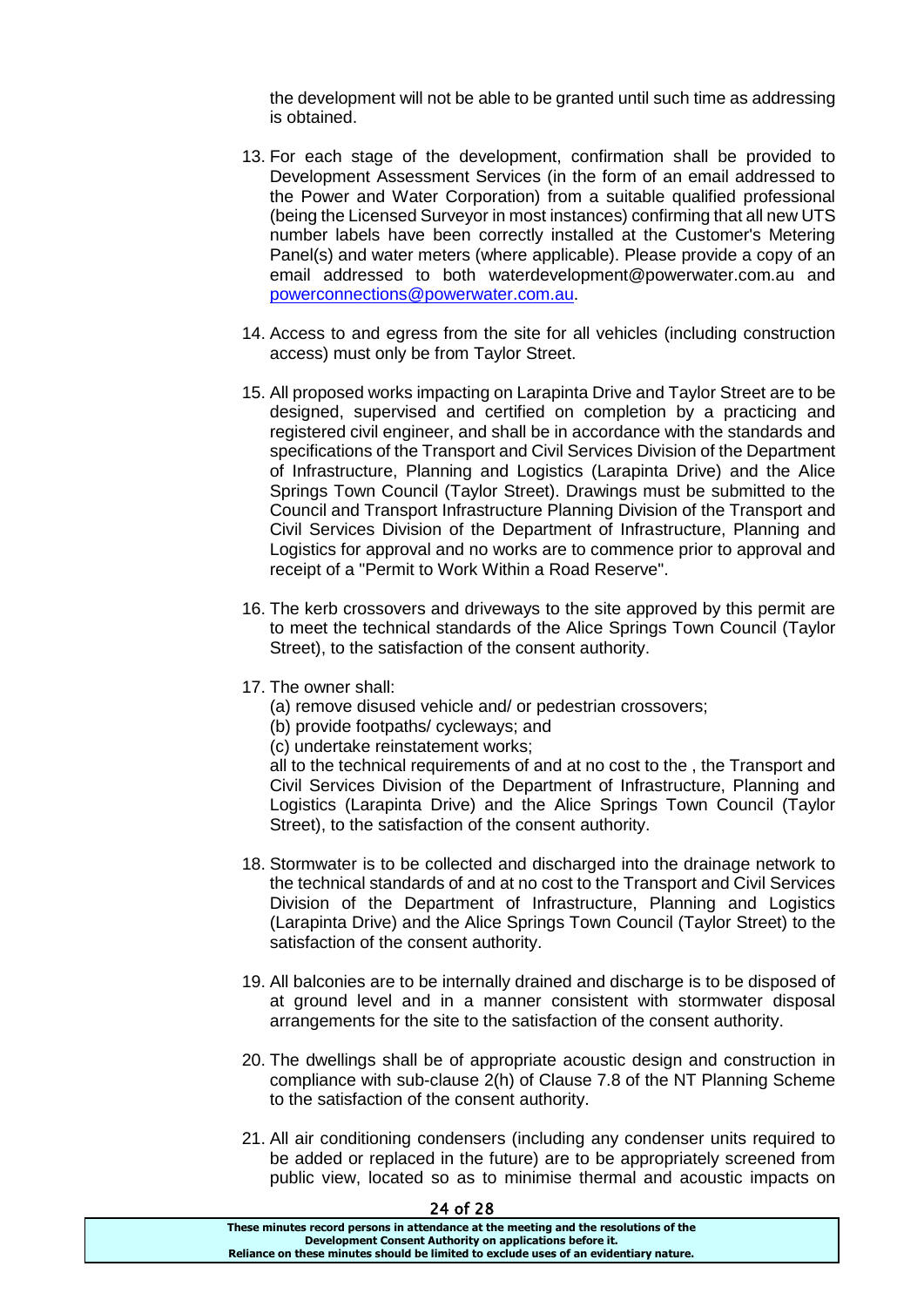neighbouring properties and condensate disposed of to ground level in a controlled manner to the satisfaction of the consent authority.

#### NOTES:

- 1. This development permit does not grant "building approval" for the proposed buildings and use. The Building Code of Australia requires that certain structures within 900mm of a boundary meets minimum fire resistance level requirements and you are advised to contact a registered private Building Certifier to ensure that you have attained all necessary approvals before commencing demolition or construction works.
- 2. The Power and Water Corporation advises that the Water and Sewer Services **Development** Development Section (landdevelopmentsouth@powerwater.com.au) and Power Network Engineering Section (powerconnections@powerwater.com.au) should be contacted via email a minimum of 1 month prior to construction works commencing in order to determine the Corporation's servicing requirements, and the need for upgrading of on-site and/or surrounding infrastructure.
- 3. The Northern Territory Environment Protection Authority advises that construction work should be conducted in accordance with the Authority's Noise Guidelines for Development Sites in the Northern Territory. The guidelines specify that on-site construction activities are restricted to between 7am and 7pm Monday to Saturday and 9am to 6pm Sunday and Public Holidays. For construction activities outside these hours refer to the guidelines for further information.
- 4. Any proposed works which fall within the scope of the Construction Industry Long Service Leave and Benefits Act must be notified to NT Build by lodgement of the required Project Notification Form. Payment of any levy must be made prior to the commencement of any construction activity. NT Build should be contacted via email (info@ntbuild.com.au) or by phone on 08 89364070 to determine if the proposed works are subject to the Act.
- 5. Professional advice regarding implementation of soil erosion control and dust control measures that could be employed throughout the construction phase of the development is available from Department of Environment and Natural Resources.
- 6. The Surveyor-General advises you should immediately make application for unit/street addresses to the Survey and Land Records unit on (08) 89955362 [\(surveylandrecords@nt.gov.au\)](mailto:surveylandrecords@nt.gov.au).
- 7. This permit will expire if one of the following circumstances applies: (a) the development and use is/are not started within two years of the date of this permit; or

(b) the development is not completed within four years of the date of this permit.

The consent authority may extend the periods referred to if a request is made in writing before the permit expires.

#### **REASONS**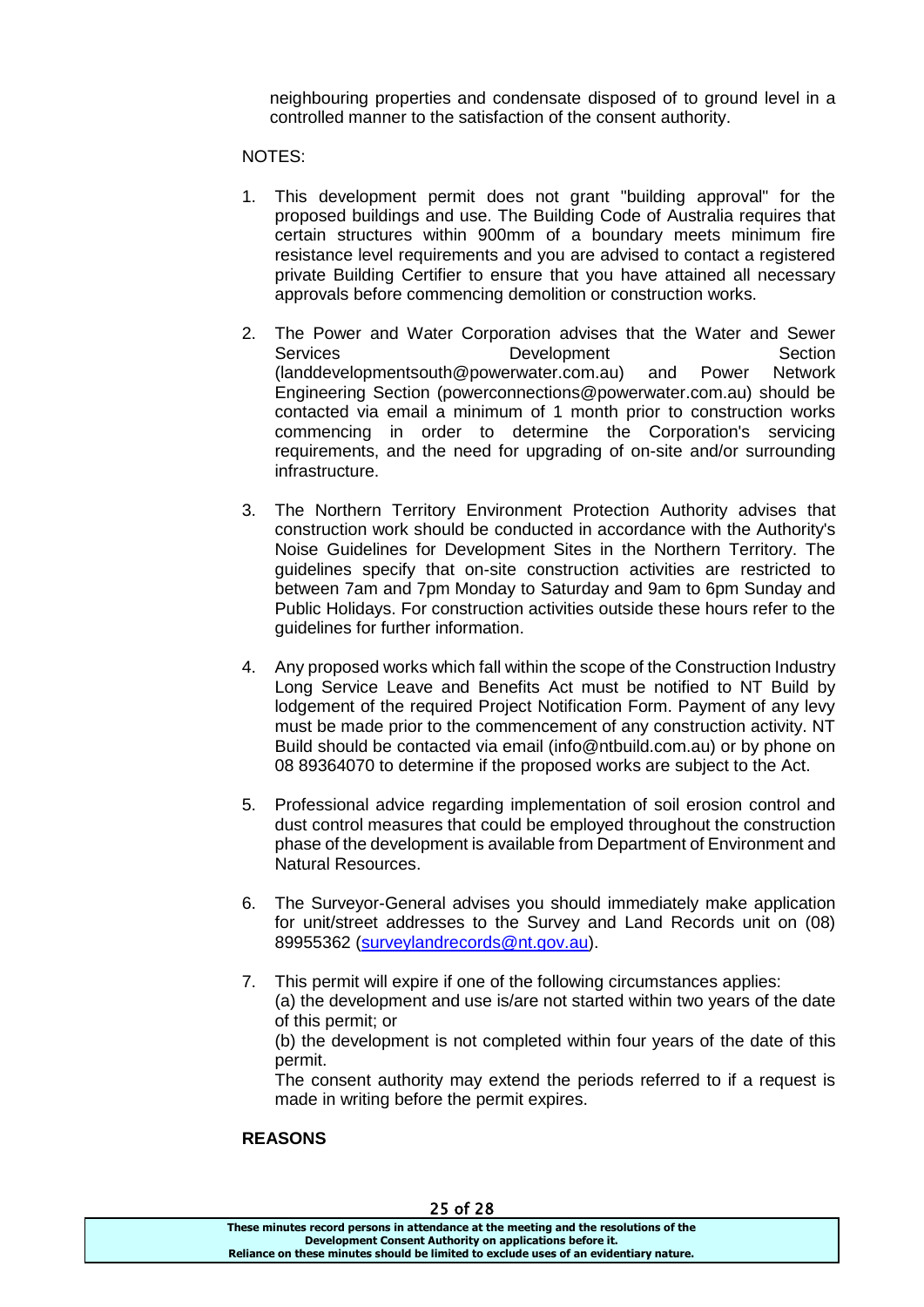- 1. Pursuant to section 51 (a) of the Planning Act, the consent authority must take into consideration the planning scheme that applies to the land to which the application relates. Subject to the receipt of amended plans and compliance with conditions of approval, the proposed use and development as presented in the application is considered to be generally consistent with the following clauses and objectives of the NT Planning Scheme:
	- Clause 2.8 (Reference to Policy: Compact Urban Growth Policy) –
	- Clause 4.3 (Planning Principles Alice Springs):
	- Sub-clause 3 of Clause 7.1.1 (Residential Density Limitations); and
	- Zone MR (Medium Density Residential), the primary purpose of Zone MR is to provide for a range of housing options to a maximum height for four storeys above ground level. The development is under the 3 storey height limitation (imposed by Clause 6.2) and the scale, character and architectural style of the multiple dwelling development is compatible with the streetscape and surrounding development within Araluen.
- 2. The consent authority grants a variation to Clause 6.5.3 (Parking Layout) and Clause 7.3 (Building Setbacks of Residential Buildings and Ancillary Structures) of the NT Planning Scheme to allow car parking spaces and a carport to be located within the minimum setback to a street boundary. This applies to parking spaces 14, 15 and 16. The setback variation is not expected to adversely impact on the visual amenity of the street or locality as:
	- The spaces will be screened by a proposed fence comprising either solid Colorbond®, 0.6 or 0.8m picket fence on top of 1.2 or 0.8 blockwork walls; and
	- Landscaping treatment will be undertaken between the spaces (#15 & #16) / carport (#14) and the fence/boundary.
- 3. Variations are granted to Clause 7.5 (Private Open Space) of the NT Planning Scheme to allow private open space areas for some of the dwellings (as shown on the drawings) that do not fully comply with the minimum area, permeability and length and width dimensions. Variations to these provisions are supported, as the following circumstances apply to the development:
	- despite these non-compliances, each dwelling provides a useable, functional area for recreation purposes directly accessible from habitable rooms within the dwelling.
	- the dimensions of the non-compliant private open space areas are considered adequate to meet the expected needs of future occupants of those dwellings;
	- the private open space areas are positioned to enable an extension of the function of each dwelling;
	- the areas of private open space are considered to be appropriate for the floor areas and layout of each dwelling;
	- the private open space of the existing dwellings on the site (approved by Instrument of Determination DV1591) is being upgraded;
	- communal open space is included with the proposed development of the site; and
	- there are areas of quality public open space and community facilities in close proximity to the site (neighbourhood parks).
	- Units 3 and 4 are existing first floor units with limited balcony space and the application proposes to provide both units with access to ground level POS/service yards; and

| <b>26 OT 28</b>                                                                       |  |
|---------------------------------------------------------------------------------------|--|
| These minutes record persons in attendance at the meeting and the resolutions of the  |  |
| Development Consent Authority on applications before it.                              |  |
| Reliance on these minutes should be limited to exclude uses of an evidentiary nature. |  |
|                                                                                       |  |

 $26.28$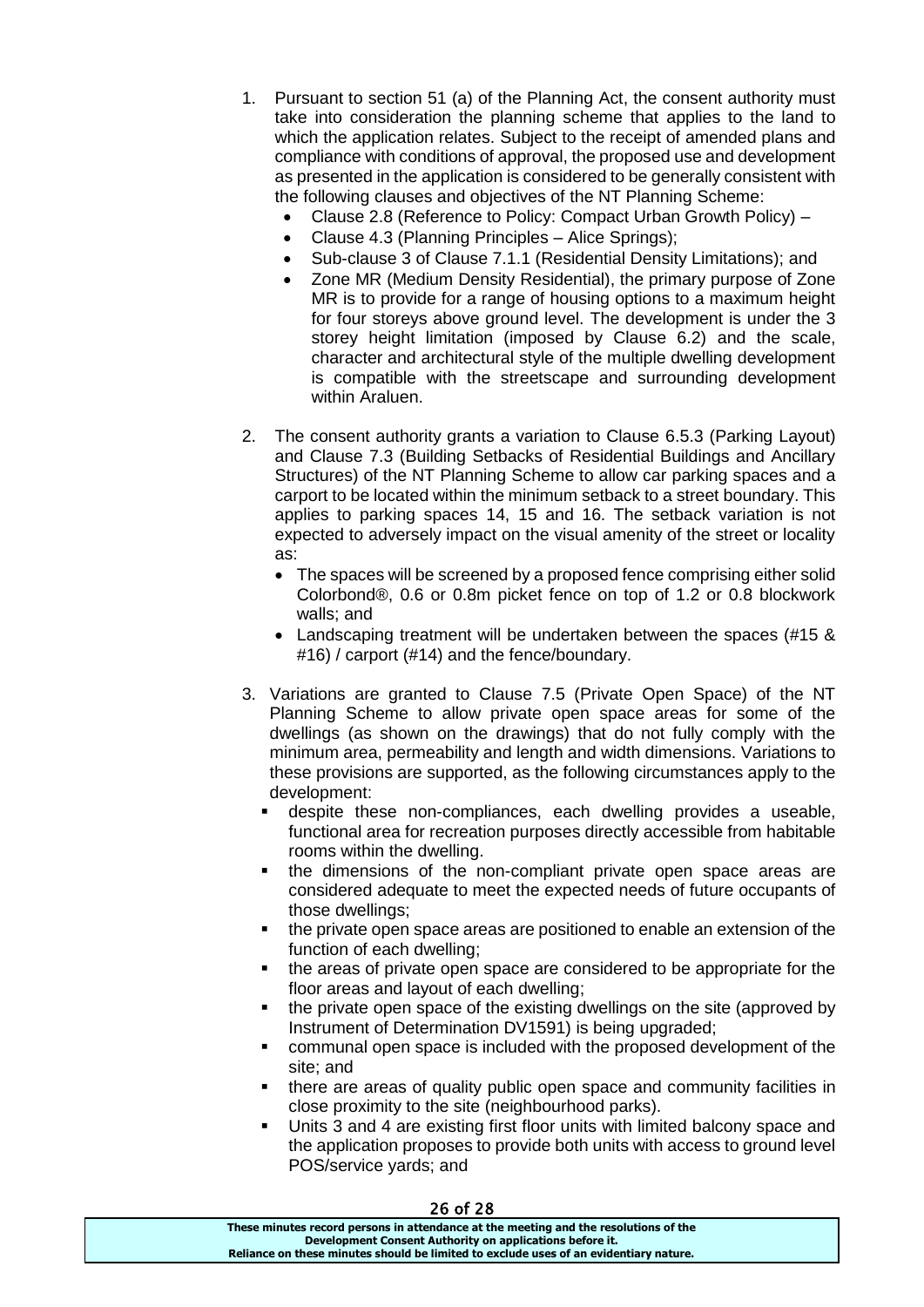- Unit 5 has POS/rear yard with reasonable dimensions for a single bedroom unit.
- 4. Pursuant to section 51(e) of the *Planning Act*, in considering a development application the consent authority is required to take into account any submissions made under section 49 of the Act and any evidence or information received under section 50 of the Act. The application was advertised in accordance with the requirements of the *Planning Act* and Planning Regulations, no public or local authority submissions were received.
- 5. Pursuant to section 51(h) of the *Planning Act*, in considering a development application the Development Consent Authority must take into account the merits of the proposed development as demonstrated in the application:
	- The existing dwellings on the site will be upgraded to achieve closer compliance with the car parking, private open space, landscaping and building design provisions of the NT Planning Scheme.
	- The application contends that the proposal fulfils the objectives of the performance criteria requirements of the NT Planning Scheme and the approved dwelling density and associated variations to minimum standards for development are not expected to compromise the amenity of occupants of the development or to adjacent and nearby land.
- 6. Pursuant to section 51(j) of the *Planning Act*, in considering a development application the Development Consent Authority must take into account the capability of the land to which the proposed development relates to support the proposed development and the effect of the development on the land and on other land, the physical characteristics of which may be affected by the development. The physical characteristics of the land are considered suitable for the proposed development of multiple dwellings. The site is outside the 1% AEP Defined Flood Area and is generally flat. The site and floor layouts, private open space provision and other aspects of the design fulfil the intent of the objectives of the NT Planning Scheme relevant to multiple dwelling use. The proposal is very similar to the anticipated density in this location.
- 7. Pursuant to section 51(m) of the *Planning Act*, in considering a development application the consent authority must take into account the requirement for public facilities and services to be connected to the land and the requirement, if any, for those facilities or infrastructure to be provided by the developer for that purpose. The Power and Water Corporation has advised that areas of the site need to be set aside for connections to and infrastructure for power, water and sewer services and works are not to encroach into easements. The conditions of approval are intended to ensure service authority interests are duly recognised.
- 8. Pursuant to section 51(n) of the *Planning Act*, in considering a development application the consent authority must take into account the potential impact on the existing and future amenity of the area in which the land is situated. The proposed development is appropriate for the zoning, site and locality and subject to the receipt of amended drawings, compliance with conditions of approval, potential adverse impact on the surrounding area will be mitigated. Consideration has been given to the streetscape and surrounding area. The development application was publicly exhibited for 14 days, no public or local authority submissions were received in relation to the application.